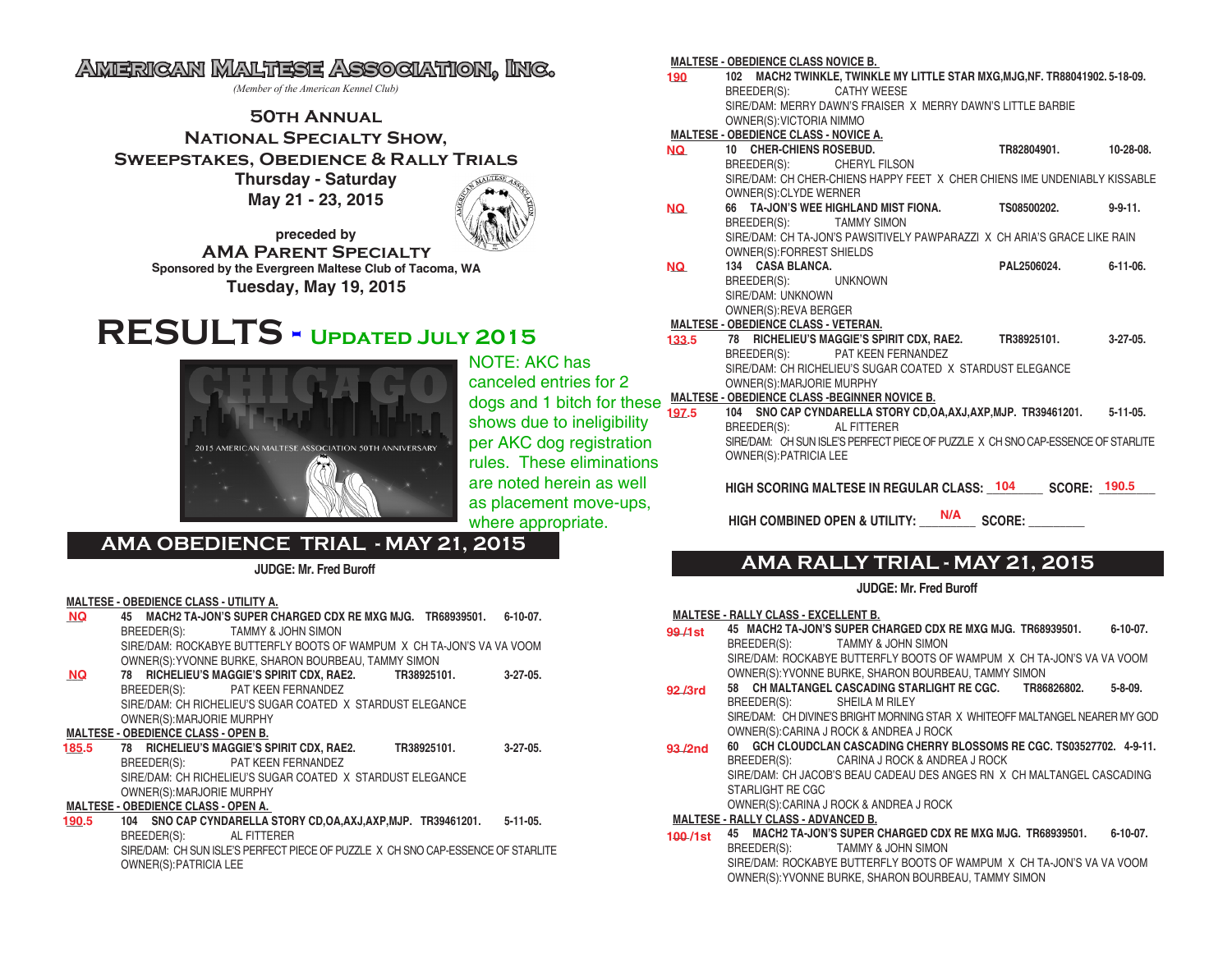#### **MALTESE - RALLY CLASS - ADVANCED B.**

- **\_\_\_ 58 CH MALTANGEL CASCADING STARLIGHT RE CGC. TR86826802. 5-8-09. 95 /2nd** BREEDER(S): SHEILA M RILEY SIRE/DAM: CH DIVINE'S BRIGHT MORNING STAR X WHITEOFF MALTANGEL NEARER MY GOD. OWNER(S):CARINA J ROCK & ANDREA J ROCK
- **\_\_\_ 60 GCH CLOUDCLAN CASCADING CHERRY BLOSSOMS RE CGC. TS03527702. 4-9-11. 94 /3rd** BREEDER(S): CARINA J ROCK & ANDREA J ROCK SIRE/DAM: CH JACOB'S BEAU CADEAU DES ANGES RN X CH MALTANGEL CASCADING STARLIGHT RE CGC OWNER(S):CARINA J ROCK & ANDREA J ROCK

## **MALTESE - RALLY CLASS - ADVANCED A.**

**\_\_\_ 10 CHER-CHIENS ROSEBUD. TR82804901. 10-28-08.** BREEDER(S): CHERYL FILSON SIRE/DAM: CH CHER-CHIENS HAPPY FEET X CHER CHIENS IME UNDENIABLY KISSABLE OWNER(S):CLYDE WERNER **78** 

## **MALTESE - RALLY CLASS -NOVICE B.**

**\_\_\_ 102 MACH2 TWINKLE, TWINKLE MY LITTLE STAR MXG,MJG,NF. TR88041902. 5-18-09.** BREEDER(S): CATHY WEESE SIRE/DAM: MERRY DAWN'S FRAISER X MERRY DAWN'S LITTLE BARBIE OWNER(S):VICTORIA NIMMO **100**

HIGH COMBINED EXCELLENT & ADVANCED: \_\_\_\_<sup>45</sup> \_\_\_\_ SCORE: \_\_\_<sup>199</sup> \_\_\_

## **SWEEPSTAKES - PUPPY**

## **JUDGE: Mrs. Barbara Berquist**

## **MALTESE - SWEEPSTAKES: 6-9 MONTH PUPPY DOGS.**

| AB.            |             |                            | 37 C AND M'S AMADEUS MOZART. TS25224401. 11-4-14.<br>BREEDER(S): MARY L DAY & CAROLE THOMAS |  |  |
|----------------|-------------|----------------------------|---------------------------------------------------------------------------------------------|--|--|
|                |             |                            | SIRE/DAM: CH MOLY BO BO PLAYING PINBALL WITH RAGTAK X C AND M'S LUCY LU                     |  |  |
|                |             |                            | OWNER(S): MARY L DAY AND CAROLE THOMAS                                                      |  |  |
| $\mathbf{1}$   |             |                            | 93 DIVINE-STELLA'S TOO SCHOOL FOR COOL. TS25019701. 11-16-14.                               |  |  |
|                |             | BREEDER(S):                | ANGELA STANBERRY                                                                            |  |  |
|                |             |                            | SIRE/DAM: GCH CH DIVINE'S WORK OF ART X CH TWINKLE WHITE STAR'S ROMANTIC EMMY               |  |  |
|                |             | OWNER(S): RACHAEL KENT     |                                                                                             |  |  |
| 34<            |             |                            | 95 DIVINE'S LIVE LONG AND PROSPER. TS25019702. 11-16-14.                                    |  |  |
|                |             |                            | BREEDER(S): ANGELA STANBERRY                                                                |  |  |
|                |             |                            | SIRE/DAM: GCH CH DIVINE'S WORK OF ART X CH TWINKLE WHITE STAR'S ROMANTIC EMMY               |  |  |
|                |             |                            | OWNER(S): RACHEAL KENT AND ANGELA STANBERRY                                                 |  |  |
| $2\leq$        | 113         |                            | EUPHORIA'S PRINCE CHARMING. TS24499701. 9-4-14.                                             |  |  |
|                |             |                            | BREEDER(S): JESSICA ANDERSON                                                                |  |  |
|                |             |                            | SIRE/DAM: CH EUPHORIA'S LESSONS LEARNED X RHAPSODY'S DAMSEL IN DISTRESS                     |  |  |
|                | AT EUPHORIA |                            |                                                                                             |  |  |
|                |             | OWNER(S): JESSICA ANDERSON |                                                                                             |  |  |
| AВ             |             |                            | 115 RHAPSODY'S PHOENIX. TS25461703. 11-17-14.                                               |  |  |
|                |             |                            | BREEDER(S): TONIA HOLIBAUGH                                                                 |  |  |
|                |             |                            | SIRE/DAM: CH RHAPSODY'S BAYBREEZE SMART ALEC X KEEPSAKE CASSIOPEIA                          |  |  |
|                |             |                            |                                                                                             |  |  |
| $2\frac{3}{2}$ |             | OWNER(S): TONIA HOLIBAUGH  |                                                                                             |  |  |
|                |             |                            | 117 RHAPSODY'S CAUSING A COMMOTION. TS25461801. 11-21-14.                                   |  |  |
|                |             |                            | BREEDER(S): TONIA HOLIBAUGH                                                                 |  |  |
|                |             |                            | SIRE/DAM: CH RHAPSODY'S BAYBREEZE SMART ALEC X CH RHAPSODY'S IM NO MADONNA                  |  |  |
|                |             | OWNER(S): TONIA HOLIBAUGH  |                                                                                             |  |  |

|              | ALEXIS' OUT OF THE WOODS.<br>129                                           | TS24594303.        | 10-14-14.       |
|--------------|----------------------------------------------------------------------------|--------------------|-----------------|
|              | BREEDER(S): MELISSA ROBISON & ARIANA ROBISON                               |                    |                 |
|              | SIRE/DAM: SHINEMORE'S GANGNAM STYLE X ALEXIS' WONDERSTRUCK                 |                    |                 |
|              | OWNER(S): MELISSA ROBISON & ARIANA ROBISON                                 |                    |                 |
|              | <b>MALTESE - SWEEPSTAKES: 9-12 MONTH PUPPY DOGS.</b>                       |                    |                 |
| $\mathbf{2}$ | <b>DELCOST STRIKER.</b><br>49                                              | AR03955903. UK     | $6 - 10 - 14$ . |
|              | BREEDER(S): MS. CHRISTINA GILLIES                                          |                    |                 |
|              | SIRE/DAM: CH DELCOST MARC BY DESIGN X CH RICHELIEU SCOTTISH WHISPER FOR    |                    |                 |
|              | <b>DELCOST</b>                                                             |                    |                 |
|              | OWNER(S): MS. CHRISTINA GILLIES                                            |                    |                 |
| AB           | TA-JON'S DELICIOUS FOR YOU AT KESSANNA. TS23062001.<br>89                  |                    | $6 - 20 - 14$ . |
|              | BREEDER(S):<br><b>TAMMY SIMON</b>                                          |                    |                 |
|              | SIRE/DAM: CH TA-JON'S CUCKOO FOR YOU X CH TA-JON'S MAGICALLY DELICIOUS     |                    |                 |
|              | OWNER(S): DR. DIANA L EGNOR AND TAMMY SIMON                                |                    |                 |
| $\perp$      | 97<br><b>CHACA'S FOREVER SID AT RITZYS.</b>                                | TS23681401.        | $7 - 2 - 14$ .  |
|              | BREEDER(S): CATHY BAILEY                                                   |                    |                 |
|              | SIRE/DAM: GCH CH SEREN-I-T FORGET ME NOT X CH CHACA'S DIAMONDS ARE FOREVER |                    |                 |
|              | OWNER(S): CATHY BAILEY & BIRGIT CULLINAN                                   |                    |                 |
|              | <b>BEVWAY STURGIS.</b><br>121                                              | <b>TS22272202.</b> | $5 - 31 - 14$ . |
| AB           | E WAYNE BAKER & BEVERLY QUILLIAM<br>BREEDER(S):                            |                    |                 |
|              | SIRE/DAM: BEVWAY J UANA REPETE X BEVWAY PAGEN ANGEL                        |                    |                 |
|              |                                                                            |                    |                 |
|              | OWNER(S): E WAYNE BAKER & BEVERLY QUILLAM                                  |                    |                 |
|              | <b>MALTESE - SWEEPSTAKES: 6-9 MONTH PUPPY BITCHES.</b>                     |                    |                 |
| AВ           | <b>ALEXIS THROWING SHADE.</b><br>28                                        | TS24594301.        | $10-14-14.$     |
|              | BREEDER(S):<br><b>MELISSA &amp; ARIANA ROBISON</b>                         |                    |                 |
|              | SIRE/DAM: SHINEMORE'S GANGNAM STYLE X ALEXIS'S WONDERSTRUCK                |                    |                 |
|              | OWNER(S): MELISSA & ARIANA ROBISON                                         |                    |                 |
|              | <b>DIVINE'S LES DEMOISELLE.</b><br>34                                      | TS25019602.        | $11 - 18 - 14.$ |
|              | BREEDER(S):<br>ANGELA & LARRY STANBERRY                                    |                    |                 |
|              | SIRE/DAM: GCH DIVINE'S WORK OF ART X CH DIVINE'S LOVELY RITA               |                    |                 |
|              | OWNER(S): ANGELA STANBERRY                                                 |                    |                 |
|              | <b>DIVINE'S LAS MENINAS.</b><br>36                                         | TS25019601.        | $11 - 18 - 14.$ |
|              | BREEDER(S):<br>ANGELA & LARRY STANBERRY                                    |                    |                 |
|              | SIRE/DAM: GCH DIVINE'S WORK OF ART X CH DIVINE'S LOVELY RITA               |                    |                 |
|              | OWNER(S): ANGELA STANBERRY                                                 |                    |                 |
|              | <b>AVANTE'S LAST CHANCE.</b><br>62                                         | TS23651701.        | $10-3-14.$      |
|              | BREEDER(S):<br>MARY ANN ARCHULETA                                          |                    |                 |
|              | SIRE/DAM: CH RHAPSODY'S DOUBLE YOUR LUCK X CH KEEPSAKE RHAPSODY CAMEO      |                    |                 |
|              | AT AVANTE                                                                  |                    |                 |
|              | OWNER(S): MARY ANN ARCHULETA                                               |                    |                 |
| AB           | C AND M'S RAGTAK'S LEGACY.<br>68                                           | TS25224402.        | $11-4-14.$      |
|              | MARY L DAY & CAROLE THOMAS<br>BREEDER(S):                                  |                    |                 |
|              | SIRE/DAM: CH MOLY BO BO PLAYING PINBALL WITH RAGTAK X C AND M'S LUCY LU    |                    |                 |
|              | OWNER(S): MARY L DAY AND CAROLE THOMAS                                     |                    |                 |
| $\perp$      | VELLAVICA'S SHOOTING STAR LEELOO TS24172601.<br>88                         |                    | $10-5-15.$      |
|              | BREEDER(S): VICTORIA CHEDYGOV                                              |                    |                 |
|              | SIRE/DAM: GCH RIJES FOREVER FRIENDS X GCH VELLAVICA'S SWEET IZOBELLA       |                    |                 |
|              | OWNER(S): VICTORIA CHEDYGOV                                                |                    |                 |
|              | <b>BLUE HILL'S RESTLESS HEART.</b><br>110                                  | TS24084001.        | $9 - 6 - 14$ .  |
|              | BREEDER(S):<br><b>SHARON GIRVEN</b>                                        |                    |                 |
|              | SIRE/DAM: CH R-CRANBERRY OF CRYSTAL CASTLE X BLUE HILL DREAM OF ME         |                    |                 |
|              | OWNER(S): SHARON GIRVEN                                                    |                    |                 |
| 2.           | VALIDIAN-SCRUFFY'S RAISIN YOUR VOICE. TS23665501.<br>114                   |                    | $8-26-14.$      |
|              | PETER J ROGERS III                                                         |                    |                 |
|              | BREEDER(S):                                                                |                    |                 |
|              | SIRE/DAM: CH SCRUFFY'S-VALIDIAN-RAISIN-THE BAR X SCRUFFY'S-VALIDAN         |                    |                 |
|              | <b>FABULOSITY</b>                                                          |                    |                 |
|              | OWNER(S): CYNTHIA FERN-KING                                                |                    |                 |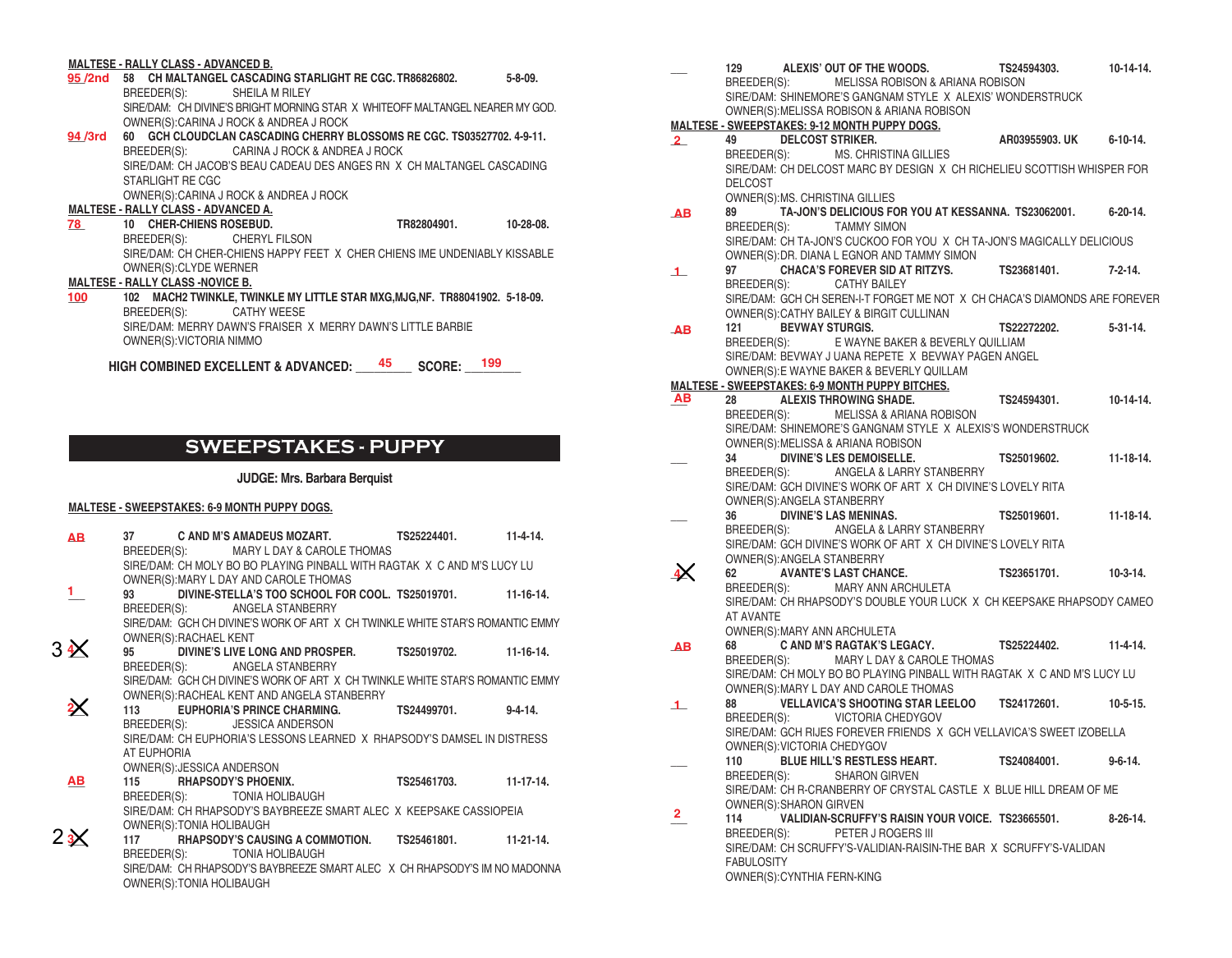| <u>AB</u>                   | 128         |                                                  | TIFFANEES SONG OF THE SOUTH.                                                                                          | TS25369601.          | $11 - 16 - 14$ . |
|-----------------------------|-------------|--------------------------------------------------|-----------------------------------------------------------------------------------------------------------------------|----------------------|------------------|
|                             |             |                                                  | BREEDER(S): LORETTA & TOM GITTO<br>SIRE/DAM: CH TIFFANEES CROWN JEWEL X DIVINES ALL THE BELLS-N-WHISTLES              |                      |                  |
|                             |             |                                                  | OWNER(S):TOM & LORETTA GITTO                                                                                          |                      |                  |
| 3.                          | 156 —       |                                                  | <b>JUST A DREAM FORUSSI</b>                                                                                           | TS25414001, POL.     | $9 - 28 - 14$ .  |
|                             |             |                                                  | BREEDER(S): KATARZYNA FARUSINSKA                                                                                      |                      |                  |
|                             |             |                                                  | SIRE/DAM: TAURO VULCANO X PRECIOUS DIAMOND FORUSSI                                                                    |                      |                  |
|                             | 158         | OWNER(S): LEIGH A COX<br><b>EVERAFTER BELLE.</b> |                                                                                                                       | TS23475401.          | $10 - 25 - 14.$  |
|                             |             |                                                  | BREEDER(S): PATRICIA GIFFORD                                                                                          |                      |                  |
|                             |             |                                                  | SIRE/DAM: CH SEREN-I-T'S EVERAFTER PRINCE SNAPDRAGON X EVERAFTER'S SNOW WHITE                                         |                      |                  |
|                             |             | OWNER(S): PATRICIA GIFFORD                       |                                                                                                                       |                      |                  |
|                             | 162         |                                                  | SENJO'S HOLLY BELLE.                                                                                                  | TS25382901. 11-5-14. |                  |
|                             |             |                                                  | BREEDER(S): CINDY J JONES                                                                                             |                      |                  |
|                             |             |                                                  | SIRE/DAM: CH SENOJ'S ENVY'S TREASURE X SENOJ'S TAYLORED REMARC OF AVANTE                                              |                      |                  |
|                             |             | OWNER(S):CINDY J JONES                           | 170 RHAPSODY'S CALYPSO.                                                                                               | TS25461702.          | $11-17-14.$      |
|                             |             |                                                  | BREEDER(S): TONIA HOLIBAUGH                                                                                           |                      |                  |
|                             |             |                                                  | SIRE/DAM: CH RHAPSODY'S BAYBREEZE SMART ALEC X KEEPSAKE CASSIOPEIA                                                    |                      |                  |
|                             |             | OWNER(S): TONIA HOLIBAUGH                        |                                                                                                                       |                      |                  |
|                             | 172         |                                                  | <b>RHAPSODY CALLIOPE.</b>                                                                                             | TS25461701.          | 11-17-14.        |
|                             | BREEDER(S): |                                                  | <b>TONIA HOLIBAUGH</b><br>SIRE/DAM: CH RHAPSODY'S BAYBREEZE SMART ALEC X KEEPSAKE CASSIOPEIA                          |                      |                  |
|                             |             | OWNER(S): TONIA HOLIBAUGH                        |                                                                                                                       |                      |                  |
|                             | 174         |                                                  | DE-BY'S A STORM IS A BREWIN. TS24875501.                                                                              |                      | $11 - 10 - 14.$  |
|                             |             |                                                  | BREEDER(S): DEBORAH HICKS                                                                                             |                      |                  |
|                             |             |                                                  | SIRE/DAM: CH DE-BY'S IT'S ALL ABOUT ME JACK X DE-BY'S KISS ME KATE                                                    |                      |                  |
|                             |             | OWNER(S): DEBORAH HICKS                          | <b>MALTESE - SWEEPSTAKES: 9-12 MONTH PUPPY BITCHES.</b>                                                               |                      |                  |
| $4_{-}$                     | 26          |                                                  | SHOE'S ARIA STORY OF SISTERHOOD DOLL.TS22909201.                                                                      |                      | 6-24-14.         |
|                             | BREEDER(S): |                                                  | CHERYL D. SHOEMAKER                                                                                                   |                      |                  |
|                             |             |                                                  | SIRE/DAM: CH FUNNY STORY OF SNOW COUNTRY KR X SHOE'S DROPPED ME TO MY                                                 |                      |                  |
|                             | KNEES DOLL  |                                                  |                                                                                                                       |                      |                  |
| $\overline{\mathbf{2}}_{-}$ | 46          | <b>GRACE M.AZING.</b>                            | OWNER(S): CHERYL D SHOEMAKER                                                                                          | TS23118201.          | $8-12-14.$       |
|                             |             |                                                  | BREEDER(S): DEBORAH RAY                                                                                               |                      |                  |
|                             |             |                                                  | SIRE/DAM: CH DIVINE'S BIG TALKIN' MAN X CH GRACE FOREVER YOURS                                                        |                      |                  |
|                             |             | OWNER(S): DEBORAH RAY                            |                                                                                                                       |                      |                  |
| $\mathbf{1}$                | 64          |                                                  | BAYBREEZE LIVI'N A CHERUBS LIFE. TS22756706.                                                                          |                      | $5 - 25 - 14$ .  |
|                             |             |                                                  | BREEDER(S): JANE MARTENSON                                                                                            |                      |                  |
|                             |             |                                                  | SIRE/DAM: WHITECLIFF LIVIN' ON A PRAYER X CHERUB'S MAR A LAGO<br>OWNER(S): MARY ANN ARCHULETA & RON STONKE            |                      |                  |
| ΑВ                          |             |                                                  | 106 ARIA EDGE OF GLORY.                                                                                               | TS23684801.          | $6 - 21 - 14$ .  |
|                             | BREEDER(S): |                                                  | <b>HEIDI C SULLIVAN</b>                                                                                               |                      |                  |
|                             |             |                                                  | SIRE/DAM: CH ARIA RAZOR SHARP X CH FUNNY LADIES ROSABEL                                                               |                      |                  |
|                             |             | OWNER(S): HEIDI C SULLIVAN                       |                                                                                                                       |                      |                  |
| з.                          | 166         |                                                  | RHAPSODY ADURA'S HAPPY DAZED AND CONFUSED. TS22077301.6-11-14.<br>ADRIANE STOLLER, TONIA HOLIBAUGH & KATHERINE KASTEN |                      |                  |
|                             | BREEDER(S): |                                                  | SIRE/DAM: CH RHAPSODY VERANDA THRILLED HAPPY X CH MON'ESTA'S GLORY DAZE                                               |                      |                  |
|                             |             |                                                  | OWNER(S): TONIA HOLIBAUGH & KATHERINE KASTEN                                                                          |                      |                  |
|                             |             |                                                  |                                                                                                                       |                      |                  |
|                             |             |                                                  | BEST MALTESE PUPPY (6-12 mo.) IN SWEEPSTAKES: 97                                                                      |                      |                  |
|                             |             |                                                  | <b>MALTESE - SWEEPSTAKES: 12-15 MONTH JUNIOR DOGS.</b>                                                                |                      |                  |
|                             |             |                                                  | <b>AR 9 VAI ENTINE IZ DOMA I OPATSKAVA</b>                                                                            | TS24243701           | $2 - 14 - 14$    |

**\_\_\_ 9 VALENTINE IZ DOMA LOPATSKAYA. TS24243701. 2-14-14 .** BREEDER(S): VALERIA LOPATSKAYA SIRE/DAM: CH BAYBREEZE STREET SMARTS X CH BAYBREEZE DANGEROUS LIVIN' OWNER(S):VALERIA LOPATSKAYA & RON STONKE **AB**

| <u>AB</u>        | 19                           | CH ALEXIS'S I LOVE YOU I KNOW. TS21833103.                                                             |             | $4 - 9 - 14$ .  |
|------------------|------------------------------|--------------------------------------------------------------------------------------------------------|-------------|-----------------|
|                  |                              | BREEDER(S): MELISSA & TIM ROBISON                                                                      |             |                 |
|                  |                              | SIRE/DAM: SHINEMORE'S GANGNAM STYLE X SHINEMORE'S DISTRACTION<br>OWNER(S): MELISSA & TIM ROBISON       |             |                 |
| 4                | 39                           | AVANTE'S TALK OF THE TOWN. TS20901701 3-29-14.                                                         |             |                 |
|                  |                              | BREEDER(S): MARY ANN ARCHULETA                                                                         |             |                 |
|                  |                              | SIRE/DAM: CH RHAPSODY'S MAN ABOUT TOWN X CH RHAPSODY'S BLISSFULLY HAPPY                                |             |                 |
|                  | AT AVANTE                    |                                                                                                        |             |                 |
|                  |                              | OWNER(S): MARY ANN ARCHULETA                                                                           |             |                 |
|                  | 51                           | MAGIC'S WRITING MY OWN MAGIC. TS20937201. 3-23-14.                                                     |             |                 |
|                  |                              | BREEDER(S): TINA CHERMAK<br>SIRE/DAM: SATINBOREAS MAGIC'S PASSION FOR MAGIC X MAGIC'S MAKING MY OWN    |             |                 |
|                  | <b>MAGIC</b>                 |                                                                                                        |             |                 |
|                  | OWNER(S): TINA CHERMAK       |                                                                                                        |             |                 |
|                  | 53                           | MAGIC'S MY BABY WEARS BLUE JEANS. TS22595701. 5-18-14.                                                 |             |                 |
|                  |                              | BREEDER(S): TINA CHERMAK                                                                               |             |                 |
|                  |                              | SIRE/DAM: CH DIMONDZ PLAY IT AGAIN SAM X MAGIC'S KNOCKING ON HEAVEN'S DOOR                             |             |                 |
| $\mathbf{2}_{-}$ | OWNER(S): TINA CHERMAK<br>79 | ROLLING GLENNS LUCK OF THE IRISH. TS22717601. 3-10-14.                                                 |             |                 |
|                  | BREEDER(S):                  | ANN S GLENN                                                                                            |             |                 |
|                  |                              | SIRE/DAM: GCH ROLLING GLENNS BABY BEAR X CH ROLLING GLENNS HONESTY                                     |             |                 |
|                  | OWNER(S): ANN GLENN          |                                                                                                        |             |                 |
| 3.               | 99                           | CHACA'S LEGO MY TUTU. TS22301501. 4-13-14.                                                             |             |                 |
|                  |                              | BREEDER(S): CATHY BAILEY                                                                               |             |                 |
|                  | OWNER(S): CATHY BAILEY       | SIRE/DAM: CH NAYSMITH ELECRIQUE SLIDE X CH CHACA'S DRAMA DRIVEN DEE DEE                                |             |                 |
| $\mathbf{1}$     |                              | 105 GOLDDUST'S YOURS TRULY. TS23134201.                                                                |             | $3-14-14$ .     |
|                  |                              | BREEDER(S): KIM FREET                                                                                  |             |                 |
|                  |                              | SIRE/DAM: CH MARTIN'S DEMI'S HUGGY BEAR PUFF X GCH CH GOLDDUST'S DOC MARY                              |             |                 |
|                  | OWNER(S): KIM FREET          |                                                                                                        |             |                 |
| AВ               | 111                          | ADURA RHAPSODY'S CHERRY GARCIA. TS22594301. 4-30-14.<br>BREEDER(S): KATHERINE KASTEN & TONIA HOLIBAUGH |             |                 |
|                  |                              | SIRE/DAM: CH RHAPSODY BAYBREEZE SMART ALEC X CH CHERRY OF ANGELA WHITE KR                              |             |                 |
|                  |                              | OWNER(S): TONIA HOLIBAUGH AND KATHERINE KASTEN                                                         |             |                 |
|                  |                              | MALTESE - SWEEPSTAKES: 15-18 MONTH JUNIOR DOGS.                                                        |             |                 |
| 1.               | 43 and $\sim$                | CATCH ME IF YOU CAN MARQUESS. TS25173401.HUN 12-30-13.                                                 |             |                 |
|                  |                              | BREEDER(S): SZILVIA GROF                                                                               |             |                 |
|                  | OF MARQUESS                  | SIRE/DAM: CH SHINE MORE'S ORIENT EXPRESS TO MARQUESS X MISS MYSTIC FALLS                               |             |                 |
|                  | OWNER(S):SZILVIA GROF        |                                                                                                        |             |                 |
| 2_               |                              | 87 TA-JON'S GIVE A LITTLE WHISTLE. TS20727002. 12-6-13.                                                |             |                 |
|                  |                              | BREEDER(S): TAMMY A SIMON                                                                              |             |                 |
|                  |                              | SIRE/DAM: CH TA-JON'S CUCKOO FOR YOU X CH TA-JON'S HI DIDDLE DEE DEE                                   |             |                 |
|                  |                              | OWNER(S): TAMMY A SIMON & TIMOTHY SIMON<br>MALTESE - SWEEPSTAKES: 12-15 MONTH JUNIOR BITCHES.          |             |                 |
|                  |                              | 12 MERRI-LOTUS BLOSSOM.                                                                                | TS21707202. | $5-11-14.$      |
|                  |                              | BREEDER(S): DAVID FITZPATRICK                                                                          |             |                 |
|                  |                              | SIRE/DAM: CH SHANLYN'S SIMPLY SMOOCHABLE X MERRI TWITTER                                               |             |                 |
|                  | OWNER(S): HELENE REZEK       |                                                                                                        |             |                 |
| Т.               | 44                           | <b>DIVINE'S REGAL DESIGN.</b>                                                                          | TS21930301. | $3 - 25 - 14$ . |
|                  | BREEDER(S):                  | ANGELA STANBERRY & LARRY STANBERRY<br>SIRE/DAM: CH LAUREAL'S DIVINE DESIGN X CH DIVINE'S LOVELY RITA   |             |                 |
|                  |                              | OWNER(S): ERIC WILCOX & ANGELA STANBERRY                                                               |             |                 |
|                  | 56                           | <b>CLOUDCLAN STARLIGHT SERENADE.</b>                                                                   | TS21903101. | $5 - 21 - 14$ . |
|                  | BREEDER(S):                  | CARINA J ROCK & ANDREA J ROCK                                                                          |             |                 |
|                  |                              | SIRE/DAM: GCH BELLARATA'S CAPTAIN AMERICA X GCH CLOUDCLAN CASCADING                                    |             |                 |
|                  | CHERRY BLOSSOMS RE CGC       |                                                                                                        |             |                 |
|                  |                              | OWNER(S): CARINA J ROCK & ANDREA J ROCK                                                                |             |                 |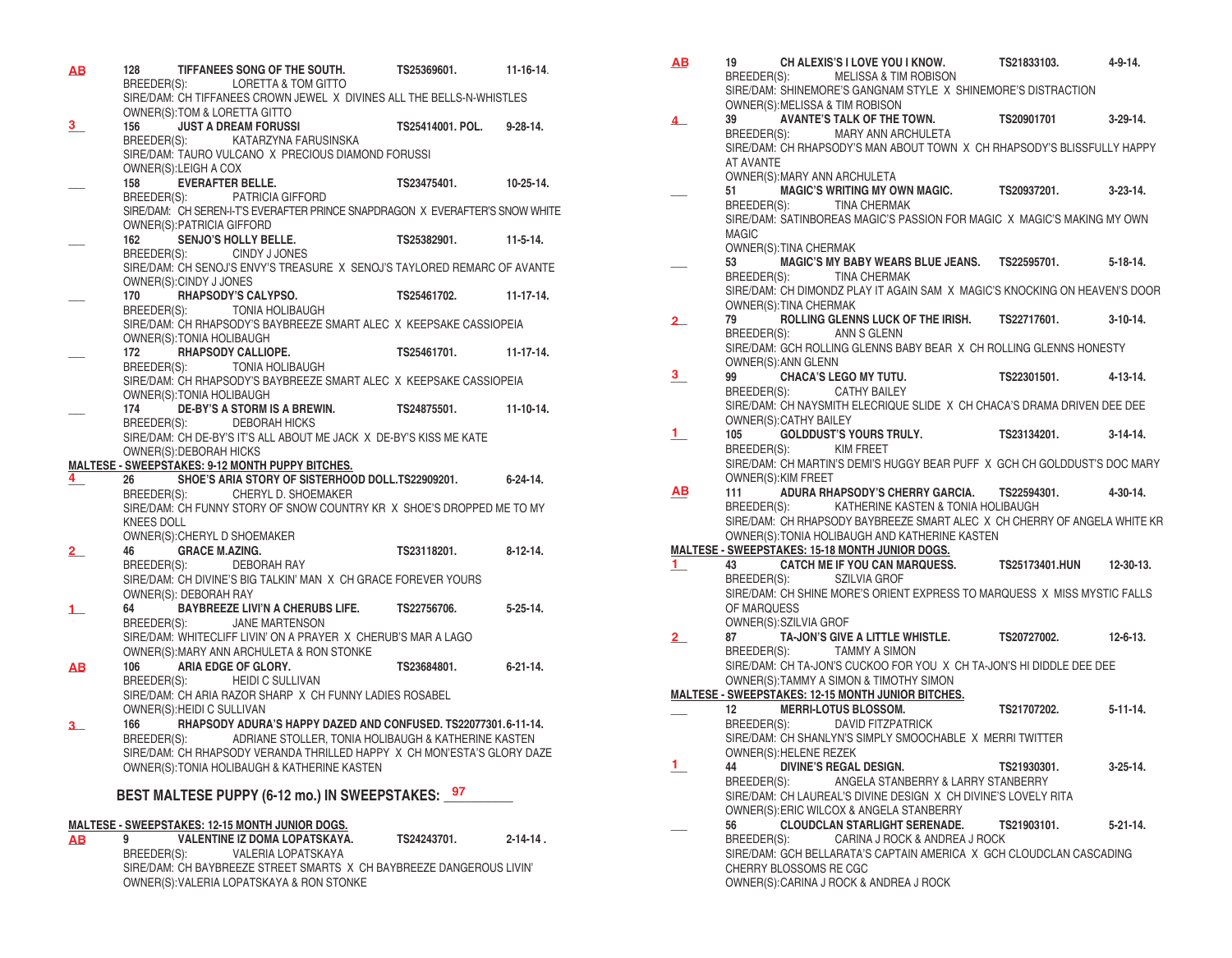| $\mathbf{2}_{-}$ | 80                 |                         | <b>DELCOST HIGH FASHION.</b>                                                | AR02593201. UK.       | $3-14-14$ .      |
|------------------|--------------------|-------------------------|-----------------------------------------------------------------------------|-----------------------|------------------|
|                  |                    |                         | BREEDER(S): MS. CHRISTINA GILLIES                                           |                       |                  |
|                  |                    |                         | SIRE/DAM: CH DELCOST MARC BY DESIGN X MALTANGEL HEAVENLY HOST FOR DELCOST   |                       |                  |
|                  |                    |                         | OWNER(S): MS CHRISTINA GILLIES                                              |                       |                  |
|                  |                    |                         | 84 PORTRAIT MEL-CHI ODESSA PEARL LUSTER OF L'MAGE.                          |                       |                  |
|                  |                    |                         |                                                                             | TS22507001.           | 3-15-14.         |
|                  |                    |                         | BREEDER(S): SUSAN WOLAN                                                     |                       |                  |
|                  |                    |                         | SIRE/DAM: L'MAGES ROBERT SON OF GOYAHKLA X PORTRAITS TWILIGHT AT L'MAGE     |                       |                  |
|                  |                    | OWNER(S): MELODY GREEN  |                                                                             |                       |                  |
|                  |                    |                         |                                                                             |                       |                  |
|                  |                    |                         | 90 DIAMONDS ARE FOREVER OF L'MAGE. TS21746202. 3-15-14.                     |                       |                  |
|                  |                    |                         | BREEDER(S): SUSAN WOLAN                                                     |                       |                  |
|                  |                    |                         | SIRE/DAM: CH L'MAGE ROMANTIC ENDEAVOR X PORTRAITS TWILIGHT AT L'MAGE        |                       |                  |
|                  |                    | OWNER(S): MELODY GREEN  |                                                                             |                       |                  |
| 3.               | 116 —              |                         | ESCTASY'S STARLIGHT ILLUMINATION. TS21315101.                               |                       | $3 - 4 - 14$ .   |
|                  |                    |                         | BREEDER(S): CYNTHIA FERN-KING & ASHLEY KING                                 |                       |                  |
|                  |                    |                         | SIRE/DAM: GCH CLOUDCLAN THE HUNTSMAN IN ECSTASY X CH BENNETT'S ECSTACY'S    |                       |                  |
|                  | ILLUMINATION       |                         |                                                                             |                       |                  |
|                  |                    |                         | OWNER(S): CYNTHIA FERN-KING & ASHLEY KING                                   |                       |                  |
| AВ               | 126                |                         | TA-JON'S I'M WALKIN' ON SUNSHINE. TS23061801. 5-19-14.                      |                       |                  |
|                  |                    |                         | BREEDER(S): TAMMY A SIMON                                                   |                       |                  |
|                  |                    |                         | SIRE/DAM: CH TA-JON'S THOSE SILLY GAMES X CH TA-JON'S SUNNY SIDE UP         |                       |                  |
|                  |                    | OWNER(S):TAMMY A SIMON  |                                                                             |                       |                  |
|                  |                    |                         | 140 CHACA'S ZSAZSA FOR RE-AL.                                               | TS22301502. 4-13-14.  |                  |
|                  |                    |                         | BREEDER(S): CATHY BAILEY                                                    |                       |                  |
|                  |                    |                         | SIRE/DAM: CH NAYSMITH ELECTRIQUE SLIDE X CH CHACA'S DRAMA DRIVEN DEE DEE    |                       |                  |
|                  |                    | OWNER(S): CATHY BAILEY  |                                                                             |                       |                  |
|                  |                    |                         | 144 ANGELS FAIRY DUST.                                                      | TS22397001.           | 4-24-14.         |
|                  |                    |                         | BREEDER(S): BONNIE PALMER                                                   |                       |                  |
|                  |                    |                         |                                                                             |                       |                  |
|                  |                    |                         | SIRE/DAM: ANGELS JOJO'S GOGH GOGH X ANGELS FAIRY TAIL                       |                       |                  |
|                  |                    | OWNER(S): BONNIE PALMER | 148 DIVINE'S A PIP BY DESIGN.                                               |                       |                  |
|                  |                    |                         |                                                                             | TS21930801.           | $4 - 2 - 14$ .   |
|                  |                    |                         | BREEDER(S): LARRY & ANGELA STANBERRY                                        |                       |                  |
|                  |                    |                         | SIRE/DAM: CH LAUREAL'S DIVINE DESIGN X CH DIVINE'S FLIPANT REMARC           |                       |                  |
|                  |                    |                         | OWNER(S): ANGELA & LARRY STANBERRY                                          |                       |                  |
|                  |                    |                         | MALTESE - SWEEPSTAKES: 15-18 MONTH JUNIOR BITCHES.                          |                       |                  |
|                  | $6 \qquad \qquad$  | TNT'S SPEAK EASY.       |                                                                             | TS21275002.           | $2 - 14 - 14$ .  |
|                  |                    |                         | BREEDER(S): THERESA MEYER & THOMAS MEYER                                    |                       |                  |
|                  |                    |                         | SIRE/DAM: CH TNT'S GOOD NEWS IN MARK X TNT'S GEORGIA ON MY MIND             |                       |                  |
|                  |                    |                         | OWNER(S): THERESA MEYER & THOMAS MEYER                                      |                       |                  |
|                  | 14 —               |                         | VILLA MALTAS MY WILD IRISH ROSE. TS20254701. 1-20-14.                       |                       |                  |
|                  |                    |                         | BREEDER(S): GAIL WALLIS HAUGE & DEBBIE PALMIERI                             |                       |                  |
|                  |                    |                         | SIRE/DAM: CH VILLA MALTAS PIRATE OF THE CARIBBEAN X SERENDIPITY SCARLET OF  |                       |                  |
|                  | <b>VILLA MALTA</b> |                         |                                                                             |                       |                  |
|                  |                    |                         | OWNER(S): JO ANN SLATE & DEBBIE PALMIERI                                    |                       |                  |
|                  | 42 —               |                         | <b>DIVINE'S CLASSIC COUNTRY.</b>                                            | TS22516601. 12-29-13. |                  |
|                  |                    |                         | BREEDER(S): ANGELA STANBERRY                                                |                       |                  |
|                  |                    |                         |                                                                             |                       |                  |
|                  |                    |                         | SIRE/DAM: CH DIVINE'S CLASSIC MELODY MAKER X PRISCILLA OF SNOW COUNTRY      |                       |                  |
|                  |                    |                         | OWNER(S): ANGELA STANBERRY                                                  |                       |                  |
| 3.               | 48                 |                         | <b>GRACE MEMOIRS OF A GEISHA.</b>                                           | TS20380901.           | $12 - 11 - 13$ . |
|                  |                    |                         | ANGELA STANBERRY & DEBORAH RAY                                              |                       |                  |
|                  | BREEDER(S):        |                         |                                                                             |                       |                  |
|                  |                    |                         | SIRE/DAM: CH DIVINE'S CLASSIC MELODY MAKER X PERLEBLANCHE IT'S ALL ABOUT ME |                       |                  |
|                  |                    | OWNER(S):DEBORAH RAY    |                                                                             |                       |                  |
|                  | 76                 |                         | C AND M'S FANCY NIGHTS.                                                     | TS20145001.           | $1 - 1 - 14.$    |
|                  | BREEDER(S):        |                         | CAROLE THOMAS & MARY L DAY                                                  |                       |                  |
|                  |                    |                         | SIRE/DAM: CH MISTWOOD'S KING OF BLING X C AND M'S CHANELL'S LOLITA          |                       |                  |
|                  |                    |                         | OWNER(S): CAROLE THOMAS & MARY L DAY                                        |                       |                  |

| 2              |                         | BREEDER(S): RACHAEL KENT | 132 STELLA'S ELEGANT MOMENT.                                                  | TS22179301.                                                                       | $1 - 24 - 14$ .  |
|----------------|-------------------------|--------------------------|-------------------------------------------------------------------------------|-----------------------------------------------------------------------------------|------------------|
|                |                         |                          |                                                                               | SIRE/DAM: CH JONORS LOVE GUNMA JP I'M DIVINE X CH DIVINE'S ELEGANCE BY DESIGN     |                  |
|                | OWNER(S): RACHAEL KENT  |                          |                                                                               |                                                                                   |                  |
|                |                         |                          |                                                                               | 1 152 ADURA'S CANDY SHOPPE. TS19772302. 12-10-13.<br>BREEDER(S): KATHERINE KASTEN |                  |
|                |                         |                          | SIRE/DAM: CH CHAMOILLE OF ANGELA WHITE X KR-ADURA'S STICKY AND SWEET          |                                                                                   |                  |
|                |                         |                          | OWNER(S): DION & JOANN RAUSCH & TONIA HOLIBAUGH                               |                                                                                   |                  |
| <b>AB</b>      |                         |                          |                                                                               | 154 BAYBREEZE MAKING MY MOVE. TS20476201. 12-16-13.                               |                  |
|                |                         | BREEDER(S): RON STONKE   | SIRE/DAM: CH DELCOST ARMANI BY DESIGN X RHAPSODY SMART MOVE                   |                                                                                   |                  |
|                | OWNER(S): SHERI ALQUIST |                          |                                                                               |                                                                                   |                  |
|                |                         |                          |                                                                               | BEST MALTESE JUNIOR DOG (12-18 mo.) IN SWEEPSTAKES: 44                            |                  |
|                |                         |                          |                                                                               |                                                                                   |                  |
|                |                         |                          | BEST IN SWEEPSTAKES: 97                                                       |                                                                                   |                  |
|                |                         |                          |                                                                               | BEST OF OPPOSITE SEX TO BEST IN SWEEPSTAKES: 44                                   |                  |
|                |                         |                          |                                                                               | <b>SWEEPSTAKES - CUT-DOWN</b>                                                     |                  |
|                |                         |                          | <b>JUDGE: Ms. Judith Frichter</b>                                             |                                                                                   |                  |
|                |                         |                          | MALTESE. CUT-DOWN SWEEPSTAKES: NON-CHAMPION DOGS.                             |                                                                                   |                  |
| 2              | 55                      |                          |                                                                               | MAGIC'S BELIEVE IN SOMETHING BETTER. TS03940601. 6-14-10.                         |                  |
|                |                         |                          | BREEDER(S): TINA CHERMAK                                                      |                                                                                   |                  |
|                |                         | OWNER(S):TINA CHERMAK    |                                                                               | SIRE/DAM: CH MIDIS ACE IN THE HOLE X CH MAGIC'S FOLLOW ME TO THE MAGIC            |                  |
| $\perp$        | 59                      |                          |                                                                               | PORTRAIT'S SIMPLY CHRISTOPHER. TR97985103. 7-16-10.                               |                  |
|                |                         |                          | BREEDER(S): THERESA BONDS                                                     | SIRE/DAM: MISS T'S PIPELAYER OF ENG X PORTRAIT LOVEABLE LB OF ENG                 |                  |
|                |                         |                          | OWNER(S): MELODY GREEN AND THERESA BONDS                                      |                                                                                   |                  |
|                |                         |                          | MALTESE. CUT-DOWN SWEEPSTAKES: NON-CHAMPION BITCHES.                          |                                                                                   |                  |
| $\perp$        | 100                     |                          | BREEDER(S): TINA CHERMAK                                                      | MAGIC'S KNOCKING ON HEAVEN'S DOOR. TS03940602.                                    | $6 - 14 - 10$ .  |
|                |                         |                          |                                                                               | SIRE/DAM: CH MIDIS ACE IN THE HOLE X CH MAGIC'S FOLLOW ME TO THE MAGIC            |                  |
|                |                         | OWNER(S): TINA CHERMAK   | MALTESE. CUT-DOWN SWEEPSTAKES: CHAMPION DOGS.                                 |                                                                                   |                  |
|                |                         |                          |                                                                               | 11 GCH SEREN-I-T'S FORGET ME NOT. TS09845402. 3-24-12.                            |                  |
|                |                         |                          | BREEDER(S): GAYLE DUGAN & BONNIE SHEALS                                       |                                                                                   |                  |
|                |                         |                          | OWNER(S): GAYLE DUGAN & BONNIE SHEALS                                         | SIRE/DAM: CH SU-LE'S ARAPPAHO SOARING EAGLE X DI-ELLS I'MA SEREN-I-T'S AMI        |                  |
| $\overline{2}$ |                         |                          | 23 GCH DIVINE'S VENI VIDI VICI.                                               | TR97780201. 5-10-10.                                                              |                  |
|                |                         | BREEDER(S):              | ANGELA & LARRY STANBERRY                                                      |                                                                                   |                  |
|                |                         |                          | OWNER(S): STACY NEWTON & ANGELA STANBERRY                                     | SIRE/DAM: CH DIVINE'S LIGHT FROM MALT ANGEL X CH DIVINE'S I LOVE TO BE THE STAR   |                  |
| 4              |                         |                          |                                                                               | 41 CH JACOB'S BEAU CADEAU DES ANGES RN. TR63271301.                               | $3-2-07$ .       |
|                | BREEDER(S):             |                          | DEBBIE C CLECKLEY<br>SIRE/DAM: CH JACOB'S HOPE X CH JACOB'S STAR OF BETHLEHEM |                                                                                   |                  |
|                |                         | OWNER(S): CARINA J ROCK  |                                                                               |                                                                                   |                  |
| 3              | 67                      |                          | GCH BELLARATA'S CAPTAIN AMERICA.                                              | TS15400401.                                                                       | $12 - 27 - 12$ . |
|                | BREEDER(S):             |                          | STACY NAGATANI & MARINA NAGATANI                                              | SIRE/DAM: CH RICHELIEU'S TROUBLE STARTER X CH BELLARATA'S PROPHECY GIRL           |                  |
|                |                         |                          | OWNER(S): STACY NAGATANI & MARINA NAGATANI                                    |                                                                                   |                  |
| $\mathbf{1}$   | 91                      |                          | GCH CH DIVINE'S WORK OF ART.                                                  | TR92098701.                                                                       | $9 - 6 - 09.$    |
|                | BREEDER(S):             |                          | LARRY & ANGELA STANBERRY                                                      | SIRE/DAM: CH LAUREAL'S DIVINE DESIGN X CH DIVINE'S ALL JAZZED UP                  |                  |

OWNER(S):KATHY KENT & ANGELA STANBERRY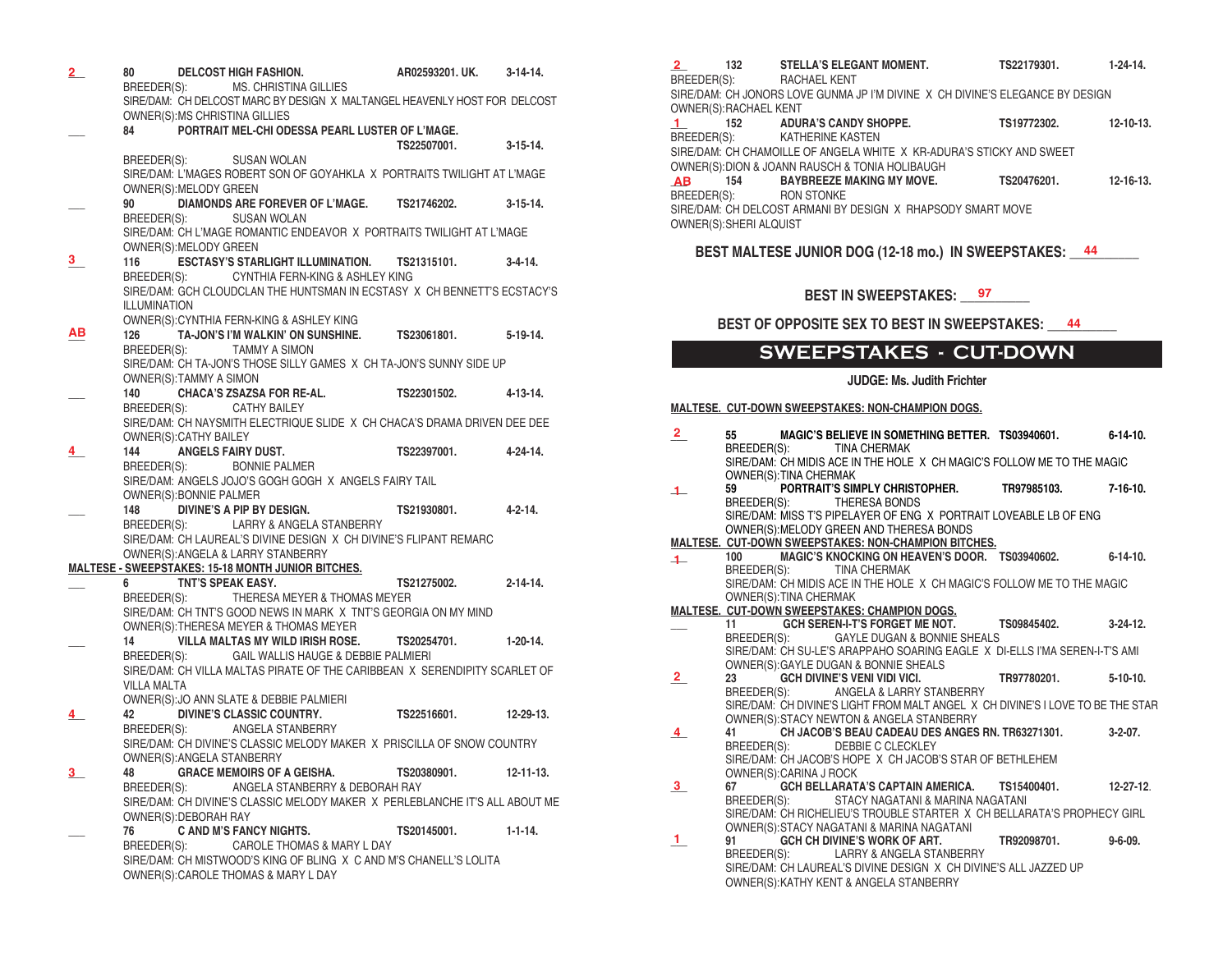| BREEDER(S): JOYCE WATKINS<br>SIRE/DAM: CH MARCRIS DON JUAN X CH MARCRIS THRILLERS TOPAZ<br>OWNER(S): CARRIE L MCHUGH & KEVIN D MCHUGH<br>MALTESE. CUT-DOWN SWEEPSTAKES: CHAMPION BITCHES.<br>CH FOUR HALLS COOKIES N CREAM.<br>4<br>40<br>TS02929601. CAN.<br>$9 - 7 - 10$ .<br>BREEDER(S): VICKI & GLENNA FIERHELLER<br>SIRE/DAM: CH FOUR HALLS A MATTER OF TASTE ROMX X CH FOUR HALLS DON'T TOY<br>WITH ME<br>OWNER(S): VICKI FIERHELLER<br>50<br>CH SHIRLINS LITTLE DARLING.<br>$11 - 14 - 08.$<br>TR82957602.<br><b>AB</b><br>BREEDER(S):<br>SHIRLEY WHITE<br>SIRE/DAM: CANDLEWYCK COLONIAL STAR X SHIRLINS LADY ELSIE MAE<br>OWNER(S): SHIRLEY WHITE DANGERFIELD<br>CH MALTANGEL CASCADING STARLIGHT RE CGC. TR86826802. 5-8-09.<br>58<br>$3_{-}$<br>SHEILA M RILEY<br>BREEDER(S):<br>SIRE/DAM: CH DIVINE'S BRIGHT MORNING STAR X WHITEOFF MALTANGEL NEARER MY GOD<br>OWNER(S): CARINA J ROCK & ANDREA J ROCK<br>60 GCH CLOUDCLAN CASCADING CHERRY BLOSSOMS RE CGC. TS03527702. 4-9-11.<br>$\perp$<br>BREEDER(S): CARINA J ROCK & ANDREA J ROCK<br>SIRE/DAM: CH JACOB'S BEAU CADEAU DES ANGES RN X CH MALTANGEL CASCADING<br>STARLIGHT RE CGC<br>OWNER(S): CARINA J ROCK & ANDREA J ROCK<br>CH PORTRAIT MEL-CHI CHLOE MAE CHABLIS. TS17607101.<br>86<br>$2 - 22 - 13$ .<br>AB |  |
|------------------------------------------------------------------------------------------------------------------------------------------------------------------------------------------------------------------------------------------------------------------------------------------------------------------------------------------------------------------------------------------------------------------------------------------------------------------------------------------------------------------------------------------------------------------------------------------------------------------------------------------------------------------------------------------------------------------------------------------------------------------------------------------------------------------------------------------------------------------------------------------------------------------------------------------------------------------------------------------------------------------------------------------------------------------------------------------------------------------------------------------------------------------------------------------------------------------------------------------------------------------------------------|--|
|                                                                                                                                                                                                                                                                                                                                                                                                                                                                                                                                                                                                                                                                                                                                                                                                                                                                                                                                                                                                                                                                                                                                                                                                                                                                                    |  |
|                                                                                                                                                                                                                                                                                                                                                                                                                                                                                                                                                                                                                                                                                                                                                                                                                                                                                                                                                                                                                                                                                                                                                                                                                                                                                    |  |
|                                                                                                                                                                                                                                                                                                                                                                                                                                                                                                                                                                                                                                                                                                                                                                                                                                                                                                                                                                                                                                                                                                                                                                                                                                                                                    |  |
|                                                                                                                                                                                                                                                                                                                                                                                                                                                                                                                                                                                                                                                                                                                                                                                                                                                                                                                                                                                                                                                                                                                                                                                                                                                                                    |  |
|                                                                                                                                                                                                                                                                                                                                                                                                                                                                                                                                                                                                                                                                                                                                                                                                                                                                                                                                                                                                                                                                                                                                                                                                                                                                                    |  |
|                                                                                                                                                                                                                                                                                                                                                                                                                                                                                                                                                                                                                                                                                                                                                                                                                                                                                                                                                                                                                                                                                                                                                                                                                                                                                    |  |
|                                                                                                                                                                                                                                                                                                                                                                                                                                                                                                                                                                                                                                                                                                                                                                                                                                                                                                                                                                                                                                                                                                                                                                                                                                                                                    |  |
|                                                                                                                                                                                                                                                                                                                                                                                                                                                                                                                                                                                                                                                                                                                                                                                                                                                                                                                                                                                                                                                                                                                                                                                                                                                                                    |  |
|                                                                                                                                                                                                                                                                                                                                                                                                                                                                                                                                                                                                                                                                                                                                                                                                                                                                                                                                                                                                                                                                                                                                                                                                                                                                                    |  |
|                                                                                                                                                                                                                                                                                                                                                                                                                                                                                                                                                                                                                                                                                                                                                                                                                                                                                                                                                                                                                                                                                                                                                                                                                                                                                    |  |
|                                                                                                                                                                                                                                                                                                                                                                                                                                                                                                                                                                                                                                                                                                                                                                                                                                                                                                                                                                                                                                                                                                                                                                                                                                                                                    |  |
|                                                                                                                                                                                                                                                                                                                                                                                                                                                                                                                                                                                                                                                                                                                                                                                                                                                                                                                                                                                                                                                                                                                                                                                                                                                                                    |  |
|                                                                                                                                                                                                                                                                                                                                                                                                                                                                                                                                                                                                                                                                                                                                                                                                                                                                                                                                                                                                                                                                                                                                                                                                                                                                                    |  |
|                                                                                                                                                                                                                                                                                                                                                                                                                                                                                                                                                                                                                                                                                                                                                                                                                                                                                                                                                                                                                                                                                                                                                                                                                                                                                    |  |
|                                                                                                                                                                                                                                                                                                                                                                                                                                                                                                                                                                                                                                                                                                                                                                                                                                                                                                                                                                                                                                                                                                                                                                                                                                                                                    |  |
|                                                                                                                                                                                                                                                                                                                                                                                                                                                                                                                                                                                                                                                                                                                                                                                                                                                                                                                                                                                                                                                                                                                                                                                                                                                                                    |  |
|                                                                                                                                                                                                                                                                                                                                                                                                                                                                                                                                                                                                                                                                                                                                                                                                                                                                                                                                                                                                                                                                                                                                                                                                                                                                                    |  |
|                                                                                                                                                                                                                                                                                                                                                                                                                                                                                                                                                                                                                                                                                                                                                                                                                                                                                                                                                                                                                                                                                                                                                                                                                                                                                    |  |
|                                                                                                                                                                                                                                                                                                                                                                                                                                                                                                                                                                                                                                                                                                                                                                                                                                                                                                                                                                                                                                                                                                                                                                                                                                                                                    |  |
|                                                                                                                                                                                                                                                                                                                                                                                                                                                                                                                                                                                                                                                                                                                                                                                                                                                                                                                                                                                                                                                                                                                                                                                                                                                                                    |  |
|                                                                                                                                                                                                                                                                                                                                                                                                                                                                                                                                                                                                                                                                                                                                                                                                                                                                                                                                                                                                                                                                                                                                                                                                                                                                                    |  |
| BREEDER(S):<br><b>THERESA BONDS</b>                                                                                                                                                                                                                                                                                                                                                                                                                                                                                                                                                                                                                                                                                                                                                                                                                                                                                                                                                                                                                                                                                                                                                                                                                                                |  |
| SIRE/DAM: PORTRAITS NOBLE CHASING THE BLAZE X PORTRAIT ELEGANT TINY TINKER BELL                                                                                                                                                                                                                                                                                                                                                                                                                                                                                                                                                                                                                                                                                                                                                                                                                                                                                                                                                                                                                                                                                                                                                                                                    |  |
| OWNER(S): MELODY GREEN                                                                                                                                                                                                                                                                                                                                                                                                                                                                                                                                                                                                                                                                                                                                                                                                                                                                                                                                                                                                                                                                                                                                                                                                                                                             |  |
| CH HIDDEN VALLEY B CACHAREL. TS22694001.S.KOREA 9-7-12.<br>92                                                                                                                                                                                                                                                                                                                                                                                                                                                                                                                                                                                                                                                                                                                                                                                                                                                                                                                                                                                                                                                                                                                                                                                                                      |  |
| BREEDER(S):<br>JUNG-HYE CHOI                                                                                                                                                                                                                                                                                                                                                                                                                                                                                                                                                                                                                                                                                                                                                                                                                                                                                                                                                                                                                                                                                                                                                                                                                                                       |  |
| SIRE/DAM: HIDDEN VALLEY COON X HIDDEN VALLEY A I YOU<br>OWNER(S): ZHAOYANG WANG & KAREN CONTI                                                                                                                                                                                                                                                                                                                                                                                                                                                                                                                                                                                                                                                                                                                                                                                                                                                                                                                                                                                                                                                                                                                                                                                      |  |
| GCH ECSTASY'S GLOWING SENSATION. TR96922101.<br>112<br>4-9-10.                                                                                                                                                                                                                                                                                                                                                                                                                                                                                                                                                                                                                                                                                                                                                                                                                                                                                                                                                                                                                                                                                                                                                                                                                     |  |
| 2<br>BREEDER(S):<br>CYNTHIA FERN-KING & ASHLEY KING                                                                                                                                                                                                                                                                                                                                                                                                                                                                                                                                                                                                                                                                                                                                                                                                                                                                                                                                                                                                                                                                                                                                                                                                                                |  |
| SIRE/DAM: CH FOUR HALLS A MATTER OF TASTE ROMX X CH ECSTACY'S SINGULAR                                                                                                                                                                                                                                                                                                                                                                                                                                                                                                                                                                                                                                                                                                                                                                                                                                                                                                                                                                                                                                                                                                                                                                                                             |  |
| <b>SENSATION</b>                                                                                                                                                                                                                                                                                                                                                                                                                                                                                                                                                                                                                                                                                                                                                                                                                                                                                                                                                                                                                                                                                                                                                                                                                                                                   |  |
| OWNER(S): CYNTHIA FERN-KING & ASHLEY KING                                                                                                                                                                                                                                                                                                                                                                                                                                                                                                                                                                                                                                                                                                                                                                                                                                                                                                                                                                                                                                                                                                                                                                                                                                          |  |
| GCH GOLDDUST'S DOC MARY. TS05155301.<br>136<br>$12 - 1 - 11$ .                                                                                                                                                                                                                                                                                                                                                                                                                                                                                                                                                                                                                                                                                                                                                                                                                                                                                                                                                                                                                                                                                                                                                                                                                     |  |
| KIM FREET<br>BREEDER(S):                                                                                                                                                                                                                                                                                                                                                                                                                                                                                                                                                                                                                                                                                                                                                                                                                                                                                                                                                                                                                                                                                                                                                                                                                                                           |  |
| SIRE/DAM: CH LAUREAL'S STRIKE IT HOT X CH LAUREALS' IN YOUR DREAMS                                                                                                                                                                                                                                                                                                                                                                                                                                                                                                                                                                                                                                                                                                                                                                                                                                                                                                                                                                                                                                                                                                                                                                                                                 |  |
| OWNER(S): KIM FREET                                                                                                                                                                                                                                                                                                                                                                                                                                                                                                                                                                                                                                                                                                                                                                                                                                                                                                                                                                                                                                                                                                                                                                                                                                                                |  |
| CH SENJO'S FAITHFULLY YOURS. TS13525101.<br>160<br>$9 - 2 - 12$ .                                                                                                                                                                                                                                                                                                                                                                                                                                                                                                                                                                                                                                                                                                                                                                                                                                                                                                                                                                                                                                                                                                                                                                                                                  |  |
| <b>CINDY J JONES</b><br>BREEDER(S):<br>SIRE/DAM: CH SENOJ'S ENVY'S TREASURE X SENOJ'S TAYLORED REMARC OF AVANTE                                                                                                                                                                                                                                                                                                                                                                                                                                                                                                                                                                                                                                                                                                                                                                                                                                                                                                                                                                                                                                                                                                                                                                    |  |
| OWNER(S):CINDY J JONES                                                                                                                                                                                                                                                                                                                                                                                                                                                                                                                                                                                                                                                                                                                                                                                                                                                                                                                                                                                                                                                                                                                                                                                                                                                             |  |
| CH MARCRIS PHANTASY'S MISTY. TR07463201.<br>176<br>$1 - 1 - 03$ .<br>AB                                                                                                                                                                                                                                                                                                                                                                                                                                                                                                                                                                                                                                                                                                                                                                                                                                                                                                                                                                                                                                                                                                                                                                                                            |  |
| <b>JOYCE WATKINS</b><br>BREEDER(S):                                                                                                                                                                                                                                                                                                                                                                                                                                                                                                                                                                                                                                                                                                                                                                                                                                                                                                                                                                                                                                                                                                                                                                                                                                                |  |
| SIRE/DAM: CH PASHES DREAM PHANTASY X CH MARCRIS DIVINE RISQUES' SUNSTAR                                                                                                                                                                                                                                                                                                                                                                                                                                                                                                                                                                                                                                                                                                                                                                                                                                                                                                                                                                                                                                                                                                                                                                                                            |  |
| OWNER(S): CARRIE L MCHUGH                                                                                                                                                                                                                                                                                                                                                                                                                                                                                                                                                                                                                                                                                                                                                                                                                                                                                                                                                                                                                                                                                                                                                                                                                                                          |  |
| Service State<br>$\sim$                                                                                                                                                                                                                                                                                                                                                                                                                                                                                                                                                                                                                                                                                                                                                                                                                                                                                                                                                                                                                                                                                                                                                                                                                                                            |  |



BEST IN CUT-DOWN SWEEPSTAKES: \_\_91\_\_\_\_\_\_\_

论

**BEST OF OPPOSITE SEX TO** BEST IN CUT DOWN SWEEPSTAKES: \_\_<sup>60</sup>\_\_\_\_\_\_

# **SWEEPSTAKES - VETERAN**

**JUDGE: Ms. Judith Frichter**

|                |             |                            | MALTESE. VETERAN SWEEPSTAKES: 7-9 YR OLD DOGS.                             |    |             |                |
|----------------|-------------|----------------------------|----------------------------------------------------------------------------|----|-------------|----------------|
| 1.             | 75          |                            | GCH ROLLING GLENN'S BABY BEAR. TR77047501.                                 |    |             | $1-10-08.$     |
|                |             |                            | BREEDER(S): ANN S GLENN                                                    |    |             |                |
|                |             |                            | SIRE/DAM: CH ROLLING GLENNS AUSTIN CITY LIMITS X CH ROLLING GLENNS GIGI    |    |             |                |
|                |             | OWNER(S): ANN GLENN        |                                                                            |    |             |                |
| $\mathbf{2}$   | 125         |                            | CH MARCRIS THRILL OF LOVE.                                                 |    | TR62762401. | $4 - 7 - 07$ . |
|                |             | BREEDER(S):                | JOYCE WATKINS                                                              |    |             |                |
|                |             |                            | SIRE/DAM: CH MARCRIS DON JUAN X CH MARCRIS THRILLERS TOPAZ                 |    |             |                |
|                |             |                            | OWNER(S): CARRIE L MCHUGH & KEVIN D MCHUGH                                 |    |             |                |
|                |             |                            | <b>MALTESE. VETERAN SWEEPSTAKES: DOGS 9 YEARS &amp; OLDER.</b>             |    |             |                |
| $\overline{2}$ | 31          |                            | CH FOUR HALLS A MATTER OF TASTE, ROMX. TR21211001.CAN 5-20-03.             |    |             |                |
|                |             |                            | BREEDER(S): VICKI & GLENNA FIERHELLER                                      |    |             |                |
|                |             |                            | SIRE/DAM: CH FOUR HALLS SIMPLY EYE CATCHING X CH FOUR HALLS STEAL THE SHOW |    |             |                |
|                |             | OWNER(S): VICKI FIERHELLER |                                                                            |    |             |                |
| п.             | 107         | BREEDER(S):                | CH RHAPSODY'S SMART REMARK. TR44937502. 9-18-05.<br><b>TONIA HOLIBAUGH</b> |    |             |                |
|                |             |                            | SIRE/DAM: CH DIVINE'S MARC OF FRIENDSHIP X RHAPSODY'S CALAMITY JANE        |    |             |                |
|                |             | OWNER(S): ANJA MALI        |                                                                            |    |             |                |
| 3              | 109         |                            | CH KING REGIS OF BAILEY CT                                                 |    | TR22516801. | $2 - 18 - 04$  |
|                |             | BREEDER(S):                | JOANN T MILLER                                                             |    |             |                |
|                |             |                            | SIRE/DAM: PRECIOUS SCOOTER MANNING X PRINCESS CANDY IV                     |    |             |                |
|                |             | OWNER(S): DEBORAH HICKS    |                                                                            |    |             |                |
|                |             |                            | MALTESE. VETERAN SWEEPSTAKES: 7-9 YR OLD BITCHES.                          |    |             |                |
| $\mathbf{1}$   | 180         |                            | GCH FOXSTONE'S LUCK (O) IRISH CD RN CGCA. TR70928901. 7-7-07.              |    |             |                |
|                | BREEDER(S): |                            | <b>SHARON PEARSON</b>                                                      |    |             |                |
|                |             |                            | SIRE/DAM: SNOWCAPS PRIDE OF THE KID X FOXSTONE'S DAYDREAM KEEPER           |    |             |                |
|                |             |                            | OWNER(S): KAY SPEARS & SHARON PEARSON                                      |    |             |                |
|                |             |                            | MALTESE. VETERAN SWEEPSTAKES: BITCHES 9 YEARS & OLDER.                     |    |             |                |
| $\mathbf{1}$   | 176 — 17    |                            | CH MARCRIS PHANTASY'S MISTY. TR07463201.                                   |    |             | $1-1-03$       |
|                |             | BREEDER(S):                | <b>JOYCE WATKINS</b>                                                       |    |             |                |
|                |             |                            | SIRE/DAM: CH PASHES DREAM PHANTASY X CH MARCRIS DIVINE RISQUES' SUNSTAR    |    |             |                |
|                |             | OWNER(S): CARRIE L MCHUGH  |                                                                            |    |             |                |
|                |             |                            |                                                                            |    |             |                |
|                |             |                            | <b>BEST IN VETERAN SWEEPSTAKES:</b>                                        | 75 |             |                |
|                |             |                            |                                                                            |    |             |                |
|                |             |                            | <b>BEST OF OPPOSITE SEX TO</b>                                             |    |             |                |
|                |             |                            | <b>BEST IN VETERAN SWEEPSTAKES: 180</b>                                    |    |             |                |
|                |             |                            |                                                                            |    |             |                |
|                |             |                            | <b>JUNIOR SHOWMANSHIP</b>                                                  |    |             |                |
|                |             |                            |                                                                            |    |             |                |

**JUDGE: Mr. Larry Fitch**

#### **MALTESE. JUNIOR SHOWMANSHIP - OPEN CLASS.**

**\_\_\_ 70 BELLARATA MALTANGEL HEAVEN SENT. TS19396801. 10-10-13. 1**

*(Dog Change to TS15046301, GCH Cloudclan Million Dollar Smile. See page 46 for dog's info)* STACY NAGATANI & MARINA NAGATANI **STACY NAGATANI** 

SIRE/DAM: GCH MILLION DOLLAR QUESTION OF MARQUESS X GCH BELLARATA'S GLEE BY **DESIGN** 

OWNER(S): SHEILA RILEY & STACY NAGATANI & MARINA NAGATANI

**JR. HANDLER: MARINA NAGATANI #60710449002**

**BEST JR. HANDLER IN SPECIALTY: \_\_\_\_\_\_\_\_\_\_ 70**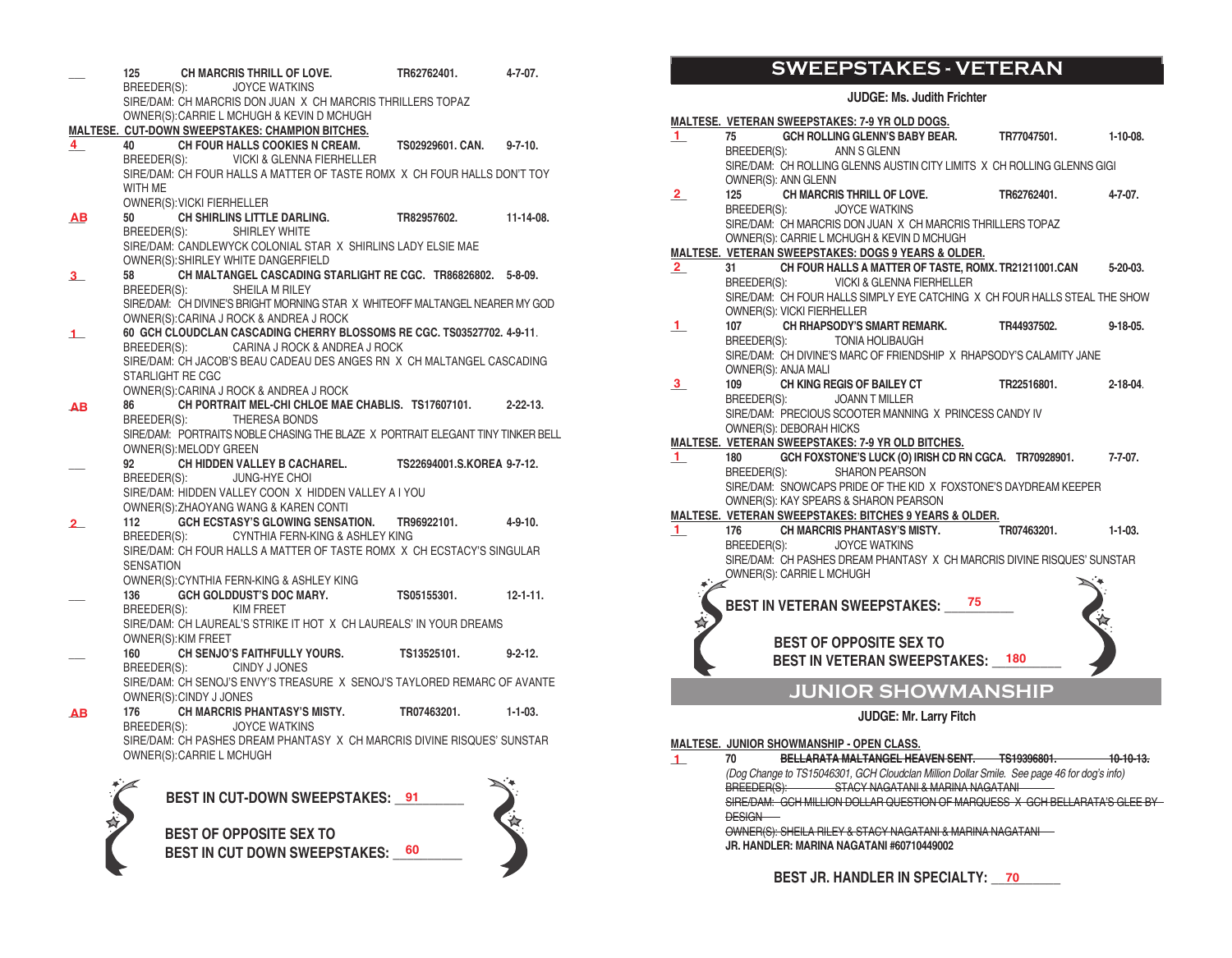# **2015 AMA SPECIALTIES - BREED**

*NOTE: Lines that precede armband numbers indicate in which show(s) the dog is entered. # preceding the armband number indicates OHS eligible.*

**PARENT SPECIALTY - Tuesday, May 19th - JUDGE: Sandy Bingham-Porter NATIONAL SPECIALTY - Saturday, May 23rd - JUDGE: Mrs. June Penta**

*Parent National*

#### **MALTESE. 6-9 MONTH PUPPY DOGS.**

| $\overline{2}$ |                                 | 15 SEREN-I-T'S THE FLOWER HUNTER.                                                     | TS24813601.          | $11 - 17 - 14.$  |
|----------------|---------------------------------|---------------------------------------------------------------------------------------|----------------------|------------------|
|                |                                 | BREEDER(S): BONNIE SHEALS & GAYLE DUGAN                                               |                      |                  |
|                |                                 | SIRE/DAM: CH SU-LE'S CHIEF JOSEPH II X CH SERENE-I-T'S I'M WITCH HAZEL                |                      |                  |
|                |                                 | OWNER(S): BONNIE SHEALS & GAYLE DUGAN                                                 |                      |                  |
| ΑВ             | AВ                              | 37 C AND M'S AMADEUS MOZART.                                                          | TS25224401. 11-4-14. |                  |
|                |                                 | BREEDER(S): MARY L DAY & CAROLE THOMAS                                                |                      |                  |
|                |                                 | SIRE/DAM: CH MOLY BO BO PLAYING PINBALL WITH RAGTAK X C AND M'S LUCY LU               |                      |                  |
|                |                                 | OWNER(S): MARY L DAY AND CAROLE THOMAS                                                |                      |                  |
| 1.             | 12                              | 93 DIVINE-STELLA'S TOO SCHOOL FOR COOL, TS25019701. 11-16-14.                         |                      |                  |
|                | BREEDER(S):                     | ANGELA STANBERRY                                                                      |                      |                  |
|                |                                 | SIRE/DAM: GCH CH DIVINE'S WORK OF ART X CH TWINKLE WHITE STAR'S ROMANTIC EMMY         |                      |                  |
|                |                                 | <b>QWNER(S): RACHAEL KENT</b>                                                         |                      |                  |
| 3.             |                                 | $3\,\mathbf{\mathbb{X}}$ $^{\circ}$ 95 Divine's live long and prosper. TS25019702.    |                      | $11 - 16 - 14$ . |
|                |                                 | BREEDER(S): ANGELA STANBERRY                                                          |                      |                  |
|                |                                 | SIRE/DAM: GCH CH DIVINE'S WORK OF ART X CH TWINKLE WHITE STAR'S ROMANTIC EMMY         |                      |                  |
|                |                                 | OWNER(S): RACHAEL KENT AND ANGELA STANBERRY                                           |                      |                  |
|                |                                 | 113 EUPHORIA'S PRINCE CHARMING. TS24499701.                                           |                      | $9 - 4 - 14$ .   |
|                | BREEDER(S):                     | <b>JESSICA ANDERSON</b>                                                               |                      |                  |
|                |                                 | SIRE/DAM: CH EUPHORIA'S LESSONS LEARNED X RHAPSODY'S DAMSEL IN DISTRESS AT EUPHORIA   |                      |                  |
|                |                                 | OWNER(S): JESSICA ANDERSON                                                            |                      |                  |
|                | AB.                             | $115$ RHAPSODY'S PHOENIX. TS25461703. 11-17-14.                                       |                      |                  |
|                |                                 | BREEDER(S): TONIA HOLIBAUGH                                                           |                      |                  |
|                |                                 | SIRE/DAM: CH RHAPSODY'S BAYBREEZE SMART ALEC X KEEPSAKE CASSIOPEIA                    |                      |                  |
|                |                                 | OWNER(S): TONIA HOLIBAUGH<br>117 RHAPSODY'S CAUSING A COMMOTION.TS25461801. 11-21-14. |                      |                  |
|                | <b>AB</b>                       | BREEDER(S): TONIA HOLIBAUGH                                                           |                      |                  |
|                |                                 | SIRE/DAM: CH RHAPSODY'S BAYBREEZE SMART ALEC X CH RHAPSODY'S IM NO MADONNA            |                      |                  |
|                |                                 | OWNER(S): TONIA HOLIBAUGH                                                             |                      |                  |
|                | 2 <sup>3</sup>                  | #129 ALEXIS' OUT OF THE WOODS. TS24594303. 10-14-14.                                  |                      |                  |
|                |                                 | BREEDER(S): MELISSA ROBISON & ARIANA ROBISON                                          |                      |                  |
|                |                                 | SIRE/DAM: SHINEMORE'S GANGNAM STYLE X ALEXIS' WONDERSTRUCK                            |                      |                  |
|                |                                 | OWNER(S): MELISSA ROBISON & ARIANA ROBISON                                            |                      |                  |
|                | MALTESE. 9-12 MONTH PUPPY DOGS. |                                                                                       |                      |                  |
|                |                                 | 1X 49 DELCOST STRIKER.                                                                | AR03955903. UK       | $6 - 10 - 14$ .  |
|                |                                 | BREEDER(S): MS. CHRISTINA GILLIES                                                     |                      |                  |
|                |                                 | SIRE/DAM: CH DELCOST MARC BY DESIGN X CH RICHELIEU SCOTTISH WHISPER FOR               |                      |                  |
|                | <b>DELCOST</b>                  |                                                                                       |                      |                  |
|                |                                 | OWNER(S): MS. CHRISTINA GILLIES                                                       |                      |                  |
|                | <b>AB</b>                       | 89 TA-JON'S DELICIOUS FOR YOU AT KESSANNA, TS23062001, 6-20-14,                       |                      |                  |
|                |                                 | BREEDER(S): TAMMY SIMON                                                               |                      |                  |
|                |                                 | SIRE/DAM: CH TA-JON'S CUCKOO FOR YOU X CH TA-JON'S MAGICALLY DELICIOUS                |                      |                  |
|                |                                 | OWNER(S): DR. DIANA L EGNOR AND TAMMY SIMON                                           |                      |                  |
| 12X            | 12X                             | <b>121 BEVWAY STURGIS.</b>                                                            | TS22272202.          | $5 - 31 - 14$ .  |
|                | BREEDER(S):                     | E WAYNE BAKER & BEVERLY QUILLIAM                                                      |                      |                  |
|                |                                 | SIRE/DAM: BEVWAY JUANA REPETE X BEVWAY PAGEN ANGEL                                    |                      |                  |
|                |                                 | OWNER(S): E WAYNE BAKER & BEVERLY QUILLAM                                             |                      |                  |

| Parent                   | National                                 |                                                                                 |             |                 |
|--------------------------|------------------------------------------|---------------------------------------------------------------------------------|-------------|-----------------|
| ΑВ                       |                                          | 127 OAKWYND PISTACHIO. TS21704602.                                              |             | $5 - 27 - 14$ . |
|                          | BREEDER(S):                              | MIKE REINKE AND WAYNE BAKER                                                     |             |                 |
|                          |                                          | SIRE/DAM: CH OAKWYND WHIPPER SNAPPER X BEVWAY GREENWICH VILLAGE GIRL            |             |                 |
|                          | <b>OWNER(S): MIKE REINKE</b>             |                                                                                 |             |                 |
|                          | <b>MALTESE. 12-15 MONTH JUNIOR DOGS.</b> |                                                                                 |             |                 |
|                          | <b>AB</b>                                | 9 VALENTINE IZ DOMA LOPATSKAYA. TS24243701.                                     |             | $2 - 14 - 14$ . |
|                          | BREEDER(S):                              | VALERIA LOPATSKAYA                                                              |             |                 |
|                          |                                          | SIRE/DAM: CH BAYBREEZE STREET SMARTS X CH BAYBREEZE DANGEROUS LIVIN'            |             |                 |
|                          |                                          |                                                                                 |             |                 |
|                          |                                          | OWNER(S): VALERIA LOPATSKAYA & RON STONKE                                       |             |                 |
| $2_{-}$                  | 2.                                       | #39 AVANTE'S TALK OF THE TOWN. TS20901701                                       |             | $3-29-14$ .     |
|                          | BREEDER(S):                              | <b>MARY ANN ARCHULETA</b>                                                       |             |                 |
|                          |                                          | SIRE/DAM: CH RHAPSODY'S MAN ABOUT TOWN X CH RHAPSODY'S BLISSFULLY HAPPY         |             |                 |
|                          | AT AVANTE                                |                                                                                 |             |                 |
|                          |                                          | OWNER(S): MARY ANN ARCHULETA                                                    |             |                 |
| $3_{-}$                  | $3_{-}$                                  | #53 MAGIC'S MY BABY WEARS BLUE JEANS. TS22595701. 5-18-14.                      |             |                 |
|                          | BREEDER(S):                              | <b>TINA CHERMAK</b>                                                             |             |                 |
|                          |                                          | SIRE/DAM: CH DIMONDZ PLAY IT AGAIN SAM X MAGIC'S KNOCKING ON HEAVEN'S DOOR      |             |                 |
|                          | OWNER(S): TINA CHERMAK                   |                                                                                 |             |                 |
| $\overline{\phantom{a}}$ | <b>AB</b>                                | 99 CHACA'S LEGO MY TUTU.                                                        | TS22301501. | 4-13-14.        |
|                          | BREEDER(S):                              | <b>CATHY BAILEY</b>                                                             |             |                 |
|                          |                                          | SIRE/DAM: CH NAYSMITH ELECRIQUE SLIDE X CH CHACA'S DRAMA DRIVEN DEE DEE         |             |                 |
|                          | OWNER(S): CATHY BAILEY                   |                                                                                 |             |                 |
|                          |                                          | 105 GOLDDUST'S YOURS TRULY. TS23134201.                                         |             | $3-14-14$ .     |
|                          | $\ddot{ }$<br>BREEDER(S):                | KIM FREET                                                                       |             |                 |
|                          |                                          | SIRE/DAM: CH MARTIN'S DEMI'S HUGGY BEAR PUFF X GCH CH GOLDDUST'S DOC MARY       |             |                 |
|                          |                                          |                                                                                 |             |                 |
|                          |                                          | OWNER(S): KIM FREET DARYL MARTIN                                                |             |                 |
|                          | <b>MALTESE. 15-18 MONTH JUNIOR DOGS.</b> |                                                                                 |             |                 |
| 1.                       |                                          | 1 43 CATCH ME IF YOU CAN MARQUESS. TS25173401.HUN 12-30-13.                     |             |                 |
|                          | BREEDER(S):                              | <b>SZILVIA GROF</b>                                                             |             |                 |
|                          |                                          | SIRE/DAM: CH SHINE MORE'S ORIENT EXPRESS TO MARQUESS X MISS MYSTIC FALLS        |             |                 |
|                          | OF MARQUESS                              |                                                                                 |             |                 |
|                          | OWNER(S):SZILVIA GROF                    |                                                                                 |             |                 |
|                          | <b>MALTESE. BRED BY EXHIBITOR DOGS.</b>  |                                                                                 |             |                 |
|                          | 3 <sub>1</sub>                           | 17 SEREN-I-T'S THE FLOWER HUNTER. TS24813601. 11-17-14.                         |             |                 |
|                          | BREEDER(S):                              | BONNIE SHEALS & GAYLE DUGAN                                                     |             |                 |
|                          |                                          | SIRE/DAM: CH SU-LE'S CHIEF JOSEPH II X CH SERENE-I-T'S I'M WITCH HAZEL          |             |                 |
|                          |                                          | OWNER(S): BONNIE SHEALS & GAYLE DUGAN                                           |             |                 |
|                          | 2                                        | 35 SCYLLA'S SMALL KRAFT SKY KISSES. TS17795102.                                 |             | $3 - 15 - 13.$  |
|                          | BREEDER(S):                              | VICKI L ABBOTT & TARA MARTIN ROWELL                                             |             |                 |
|                          |                                          | SIRE/DAM: CH SCYLLA'S SMALL KRAFT ILLUMINATI X CH SCYLLA'S SMALL KRAFT          |             |                 |
|                          |                                          | SECOND STAR TO THE RIGHT                                                        |             |                 |
|                          |                                          | QWNER(S):TARA MARTIN ROWELL & PAT BULLARD                                       |             |                 |
| 2.                       |                                          | # 51 MAGIC'S WRITING MY OWN MAGIC. TS20937201.                                  |             | $3 - 23 - 14$ . |
|                          | BREEDER(S):                              | <b>TINA CHERMAK</b>                                                             |             |                 |
|                          |                                          | SIRE/DAM: SATINBOREAS MAGIC'S PASSION FOR MAGIC X MAGIC'S MAKING MY OWN MAGIC   |             |                 |
|                          | OWNER(S): TINA CHERMAK                   |                                                                                 |             |                 |
| ΑВ                       |                                          | 65 LUVLEE'S MIDIS PLAY IT AGAIN.                                                | TS22326201. | $7 - 22 - 14$ . |
|                          |                                          | BREEDER(S): LEE ALBRITTON & DIAN LYNCH                                          |             |                 |
|                          |                                          | SIRE/DAM: CH SINPHONY OF VENICE MY HEARTS CALLING ME X CH MIDIS MUSIC CITY DIVA |             |                 |
|                          |                                          | OWNER(S): LEE ALBRITTON & DIAN LYNCH                                            |             |                 |
|                          |                                          | #79 ROLLING GLENNS LUCK OF THE IRISH. TS22717601.                               |             | $3-10-14$ .     |
|                          |                                          |                                                                                 |             |                 |
|                          | BREEDER(S):                              | ANN S GLENN                                                                     |             |                 |
|                          |                                          | SIRE/DAM: GCH ROLLING GLENNS BABY BEAR X CH ROLLING GLENNS HONESTY              |             |                 |
|                          | OWNER(S): ANN GLENN                      |                                                                                 |             |                 |
| $\perp$                  | $1 \sim 1$                               | 97 CHACA'S FOREVER SID AT RITZYS.                                               | TS23681401. | $7 - 2 - 14.$   |
|                          |                                          | BREEDER(S): CATHY BAILEY                                                        |             |                 |

SIRE/DAM: GCH CH SEREN-I-T FORGET ME NOT X CH CHACA'S DIAMONDS ARE FOREVER

OWNER(S):CATHY BAILEY & BIRGIT CULLINAN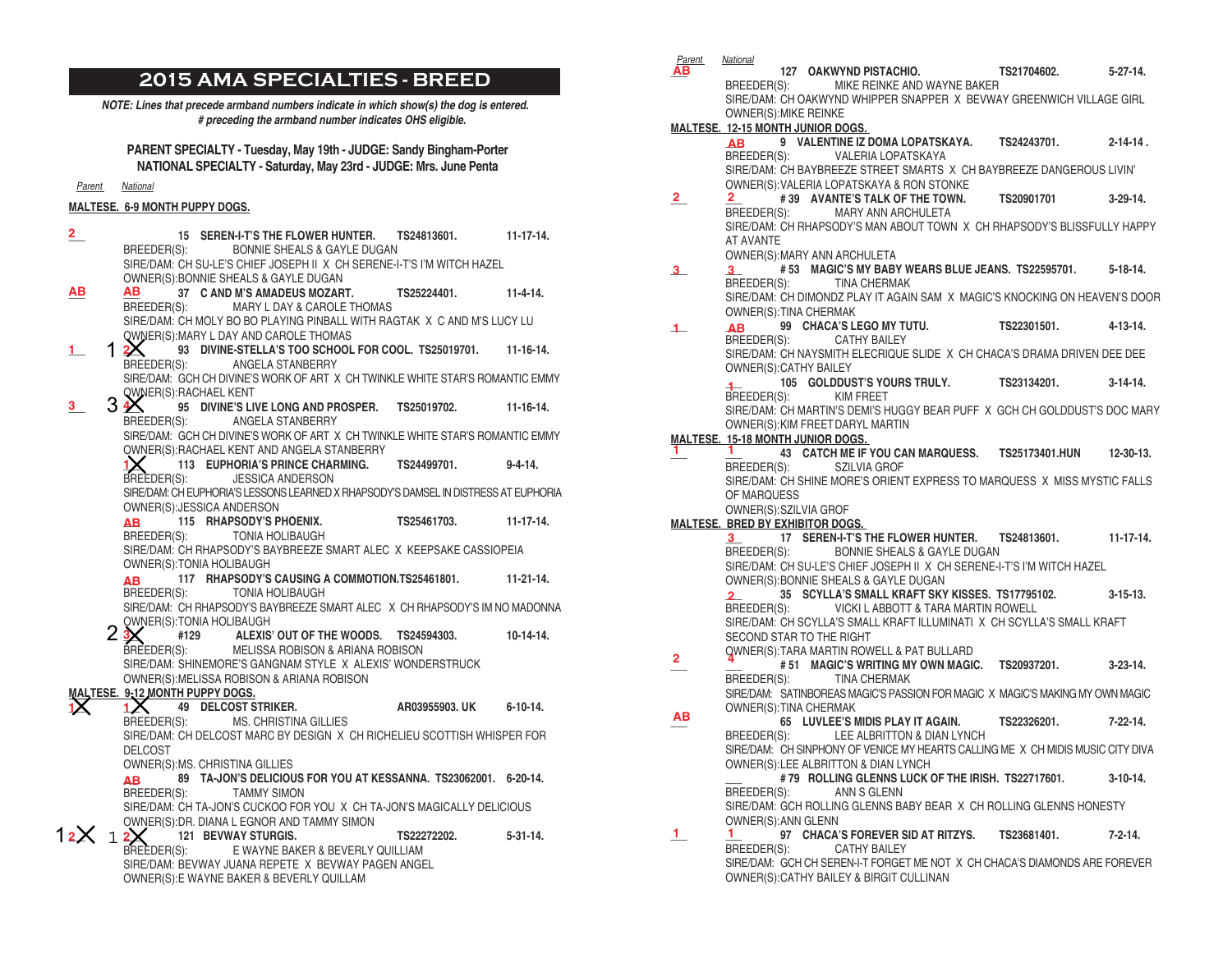| <b>Parent</b> | <b>National</b>                                                                                             |                      |                 |
|---------------|-------------------------------------------------------------------------------------------------------------|----------------------|-----------------|
| ΑВ            | AB 111 ADURA RHAPSODY'S CHERRY GARCIA. TS22594301. 4-30-14.                                                 |                      |                 |
|               | KATHERINE KASTEN & TONIA HOLIBAUGH<br>BREEDER(S):                                                           |                      |                 |
|               | SIRE/DAM: CH RHAPSODY BAYBREEZE SMART ALEC X CH CHERRY OF ANGELA WHITE KR                                   |                      |                 |
|               | OWNER(S): TONIA HOLIBAUGH AND KATHERINE KASTEN                                                              |                      |                 |
|               | 119 BEVWAY MADISON SQUARE PARK. TS17431402.<br><b>AB</b>                                                    |                      | 4-5-13.         |
|               | BREEDER(S): E WAYNE BAKER & BEVERLY QUILLIAM<br>SIRE/DAM: CH BEVWAY DR R R JUNIOR X CH BEVWAY GRAMERCY PARK |                      |                 |
|               | OWNER(S): E WAYNE BAKER & BEVERLY QUILLAM                                                                   |                      |                 |
|               | <b>MALTESE. AMERICAN BRED DOGS.</b>                                                                         |                      |                 |
|               | AB #77 ROLLING GLENN'S DANNY BOY. TS22717602.                                                               |                      | $3-10-14.$      |
|               | BREEDER(S):<br>ANN S GLENN                                                                                  |                      |                 |
|               | SIRE/DAM: GCH ROLLING GLENNS BABY BEAR X CH ROLLING GLENNS HONESTY                                          |                      |                 |
|               | OWNER(S): ANN GLENN                                                                                         |                      |                 |
|               | <b>MALTESE. OPEN DOGS.</b>                                                                                  |                      |                 |
|               | moved up 33 REGAL'S MAN ON THE MOON. TS23385901.                                                            |                      | 7-5-14.         |
|               | BREEDER(S): ERIC WILCOX                                                                                     |                      |                 |
|               | SIRE/DAM: CH MON'ESTA'S RAZZLE DAZZLE MAN X CH I LOVITT AT CLAIR DE LUNE'S                                  |                      |                 |
|               | OWNER(S):ERIC WILCOX & ESTEFANIA WILCOX<br>AB                                                               |                      | 10-12-13.       |
|               | 71 ARIA FIFTY SHADES OF GREY. TS18626801.<br>BREEDER(S): HEIDI C SULLIVAN                                   |                      |                 |
|               | SIRE/DAM: FUNNY LADIES ERWIN X CH ARIA LA BOHEME                                                            |                      |                 |
|               | OWNER(S): HEIDI C SULLIVAN                                                                                  |                      |                 |
| 1.            | 1.<br>87 TA-JON'S GIVE A LITTLE WHISTLE. TS20727002. 12-6-13.                                               |                      |                 |
|               | TAMMY A SIMON<br>BREEDER(S):                                                                                |                      |                 |
|               | SIRE/DAM: CH TA-JON'S CUCKOO FOR YOU X CH TA-JON'S HI DIDDLE DEE DEE                                        |                      |                 |
|               | OWNER(S):TAMMY A SIMON & TIMOTHY SIMON                                                                      |                      |                 |
|               | $\mathbf{2}$<br>101 HI-LITE PERFECT PITCH.                                                                  | TS12680101. 6-19-12. |                 |
|               | PAMELA ARMSTRONG<br>BREEDER(S):<br>SIRE/DAM: CH BENATONE FAST PITCH X CH RHAPSODY'S REGATA DE AMIGOS        |                      |                 |
|               | OWNER(S): JENNIFER SHAW & PAMELA ARMSTRONG                                                                  |                      |                 |
|               | 3.<br>123 MALTANGEL LET THE EARTH REJOICE. TR65290501.                                                      |                      | 5-30-07.        |
|               | BREEDER(S):<br>SHEILA M RILEY                                                                               |                      |                 |
|               | SIRE/DAM: CH DIVINE'S BRIGHT MORNING STAR X CH MALTANGEL I WILL REJOICE                                     |                      |                 |
|               | OWNER(S): ANJA MALI                                                                                         |                      |                 |
| ΑВ            | 131 BEVWAY MADISON SQUARE PARK. TS17431402.                                                                 |                      | $4 - 5 - 13$ .  |
|               | BREEDER(S):<br>E WAYNE BAKER & BEVERLY QUILLIAM                                                             |                      |                 |
|               | SIRE/DAM: CH BEVWAY DR R R JUNIOR X CH BEVWAY GRAMERCY PARK                                                 |                      |                 |
|               | OWNER(S): E WAYNE BAKER & BEVERLY QUILLAM                                                                   |                      |                 |
|               | AMA PARENT SPECIALTY - MAY 19, 2015:                                                                        |                      |                 |
|               |                                                                                                             |                      |                 |
|               | WINNERS DOG: 97 RESERVE WINNERS DOG: 4                                                                      |                      |                 |
|               |                                                                                                             |                      |                 |
|               | AMA NATIONAL SPECIALTY - MAY 23, 2015:                                                                      |                      |                 |
|               | <b>WINNERS DOG: 87</b><br><b>RESERVE WINNERS DOG:</b>                                                       |                      |                 |
|               |                                                                                                             |                      |                 |
|               |                                                                                                             |                      |                 |
|               | <b>MALTESE. VETERAN DOGS.</b><br>#75 GCH ROLLING GLENN'S BABY BEAR. TR77047501.<br>AB                       |                      | $1 - 10 - 08$ . |
|               | BREEDER(S):<br>ANN S GLENN                                                                                  |                      |                 |
|               | SIRE/DAM: CH ROLLING GLENNS AUSTIN CITY LIMITS X CH ROLLING GLENNS GIGI                                     |                      |                 |
|               | OWNER(S): ANN GLENN                                                                                         |                      |                 |
| 1.            | # 125 CH MARCRIS THRILL OF LOVE.<br>1.                                                                      | TR62762401.          | 4-7-07.         |
|               | <b>JOYCE WATKINS</b><br>BREEDER(S):                                                                         |                      |                 |
|               | SIRE/DAM: CH MARCRIS DON JUAN X CH MARCRIS THRILLERS TOPAZ                                                  |                      |                 |
|               | OWNER(S): CARRIE L MCHUGH & KEVIN D MCHUGH                                                                  |                      |                 |
|               |                                                                                                             |                      |                 |

|            | <b>MALTESE. 6-9 MONTH PUPPY BITCHES.</b>                                                       |                       |                  |
|------------|------------------------------------------------------------------------------------------------|-----------------------|------------------|
|            | 20 SEREN-I-T'S WILD TANSY. TS23749101. 9-25-14.                                                |                       |                  |
|            | BREEDER(S): GAYLE DUGAN & BONNIE SHEALS                                                        |                       |                  |
|            | SIRE/DAM: CH CHACA'S MY MAN WATSON X MARLEE'S ENGLISH IVY OF SEREN-I-T                         |                       |                  |
|            | OWNER(S): GAYLE DUGAN & BONNIE SHEALS                                                          |                       |                  |
| AВ         | 28 ALEXIS THROWING SHADE. TS24594301.<br>AB.                                                   |                       | $10-14-14.$      |
|            | BREEDER(S): MELISSA & ARIANA ROBISON                                                           |                       |                  |
|            | SIRE/DAM: SHINEMORE'S GANGNAM STYLE X ALEXIS'S WONDERSTRUCK                                    |                       |                  |
|            | OWNER(S): MELISSA & ARIANA ROBISON                                                             |                       |                  |
|            | 34 DIVINE'S LES DEMOISELLE.<br>$3 \sim$                                                        | TS25019602. 11-18-14. |                  |
|            | BREEDER(S): ANGELA & LARRY STANBERRY                                                           |                       |                  |
|            | SIRE/DAM: GCH DIVINE'S WORK OF ART X CH DIVINE'S LOVELY RITA                                   |                       |                  |
|            | OWNER(S): ANGELA STANBERRY                                                                     |                       |                  |
|            | 36 DIVINE'S LAS MENINAS.                                                                       | TS25019601.           | $11 - 18 - 14$ . |
|            | BREEDER(S): ANGELA & LARRY STANBERRY                                                           |                       |                  |
|            | SIRE/DAM: GCH DIVINE'S WORK OF ART X CH DIVINE'S LOVELY RITA                                   |                       |                  |
|            | OWNER(S): ANGELA STANBERRY                                                                     |                       |                  |
|            | #62 AVANTE'S LAST CHANCE. TS23651701. 10-3-14.                                                 |                       |                  |
|            | BREEDER(S):<br>MARY ANN ARCHULETA                                                              |                       |                  |
|            | SIRE/DAM: CH RHAPSODY'S DOUBLE YOUR LUCK X CH KEEPSAKE RHAPSODY CAMEO                          |                       |                  |
|            | AT AVANTE                                                                                      |                       |                  |
|            | OWNER(S): MARY ANN ARCHULETA                                                                   |                       |                  |
| ΑВ         | AB 68 C AND M'S RAGTAK'S LEGACY. TS25224402. 11-4-14.                                          |                       |                  |
|            | BREEDER(S): MARY L DAY & CAROLE THOMAS                                                         |                       |                  |
|            | SIRE/DAM: CH MOLY BO BO PLAYING PINBALL WITH RAGTAK X C AND M'S LUCY LU                        |                       |                  |
|            | OWNER(S): MARY L DAY AND CAROLE THOMAS                                                         |                       |                  |
|            | 88 VELLAVICA'S SHOOTING STAR LEELOO. TS24172601. 10-5-15.<br>$2-$                              |                       |                  |
|            | BREEDER(S): VICTORIA CHEDYGOV                                                                  |                       |                  |
|            | SIRE/DAM: GCH RIJES FOREVER FRIENDS X GCH VELLAVICA'S SWEET IZOBELLA                           |                       |                  |
|            | OWNER(S): VICTORIA CHEDYGOV                                                                    |                       |                  |
| $3 \times$ | #110 BLUE HILL'S RESTLESS HEART. TS24084001. 9-6-14.                                           |                       |                  |
|            | BREEDER(S):<br><b>SHARON GIRVEN</b>                                                            |                       |                  |
|            |                                                                                                |                       |                  |
|            | SIRE/DAM: CH R-CRANBERRY OF CRYSTAL CASTLE X BLUE HILL DREAM OF ME                             |                       |                  |
|            | OWNER(S): SHARON GIRVEN                                                                        |                       |                  |
|            | #114 VALIDIAN-SCRUFFY'S RAISIN YOUR VOICE. TS23665501. 8-26-14.<br>$1 \quad \Box$              |                       |                  |
|            | PETER J ROGERS III<br>BREEDER(S):                                                              |                       |                  |
|            | SIRE/DAM: CH SCRUFFY'S-VALIDIAN-RAISIN-THE BAR X SCRUFFY'S-VALIDAN                             |                       |                  |
|            | <b>FABULOSITY</b>                                                                              |                       |                  |
|            | OWNER(S): CYNTHIA FERN-KING                                                                    |                       |                  |
| AВ         | #128 TIFFANEES SONG OF THE SOUTH. TS25369601. 11-16-14.<br>AB                                  |                       |                  |
|            | BREEDER(S): LORETTA & TOM GITTO                                                                |                       |                  |
|            | SIRE/DAM: CH TIFFANEES CROWN JEWEL X DIVINES ALL THE BELLS-N-WHISTLES                          |                       |                  |
|            | OWNER(S): TOM & LORETTA GITTO                                                                  |                       |                  |
|            |                                                                                                |                       |                  |
|            | 156 JUST A DREAM FORUSSI TS25414001. POL. 9-28-14.<br>KATARZYNA FARUSINSKA<br>BREEDER(S):      |                       |                  |
|            | SIRE/DAM: TAURO VULCANO X PRECIOUS DIAMOND FORUSSI                                             |                       |                  |
|            | OWNER(S): LEIGH A COX                                                                          |                       |                  |
| $2 \times$ | 158 EVERAFTER BELLE.                                                                           | TS23475401. 10-25-14. |                  |
|            | BREEDER(S): PATRICIA GIFFORD                                                                   |                       |                  |
|            | SIRE/DAM: CH SEREN-I-T'S EVERAFTER PRINCE SNAPDRAGON X EVERAFTER'S SNOW WHITE                  |                       |                  |
|            | OWNER(S): PATRICIA GIFFORD                                                                     |                       |                  |
|            | 162 SENJO'S HOLLY BELLE.                                                                       | TS25382901.           | $11-5-14.$       |
|            | BREEDER(S):<br>CINDY J JONES                                                                   |                       |                  |
|            | SIRE/DAM: CH SENOJ'S ENVY'S TREASURE X SENOJ'S TAYLORED REMARC OF AVANTE                       |                       |                  |
|            | OWNER(S):CINDY J JONES                                                                         |                       |                  |
|            | 170 NRHAPSODY'S CALYPSO.                                                                       | TS25461702.           | $11 - 17 - 14$ . |
|            | <b>TONIA HOLIBAUGH</b><br>BREEDER(S):                                                          |                       |                  |
|            | SIRE/DAM: CH RHAPSODY'S BAYBREEZE SMART ALEC X KEEPSAKE CASSIOPEIA<br>OWNER(S):TONIA HOLIBAUGH |                       |                  |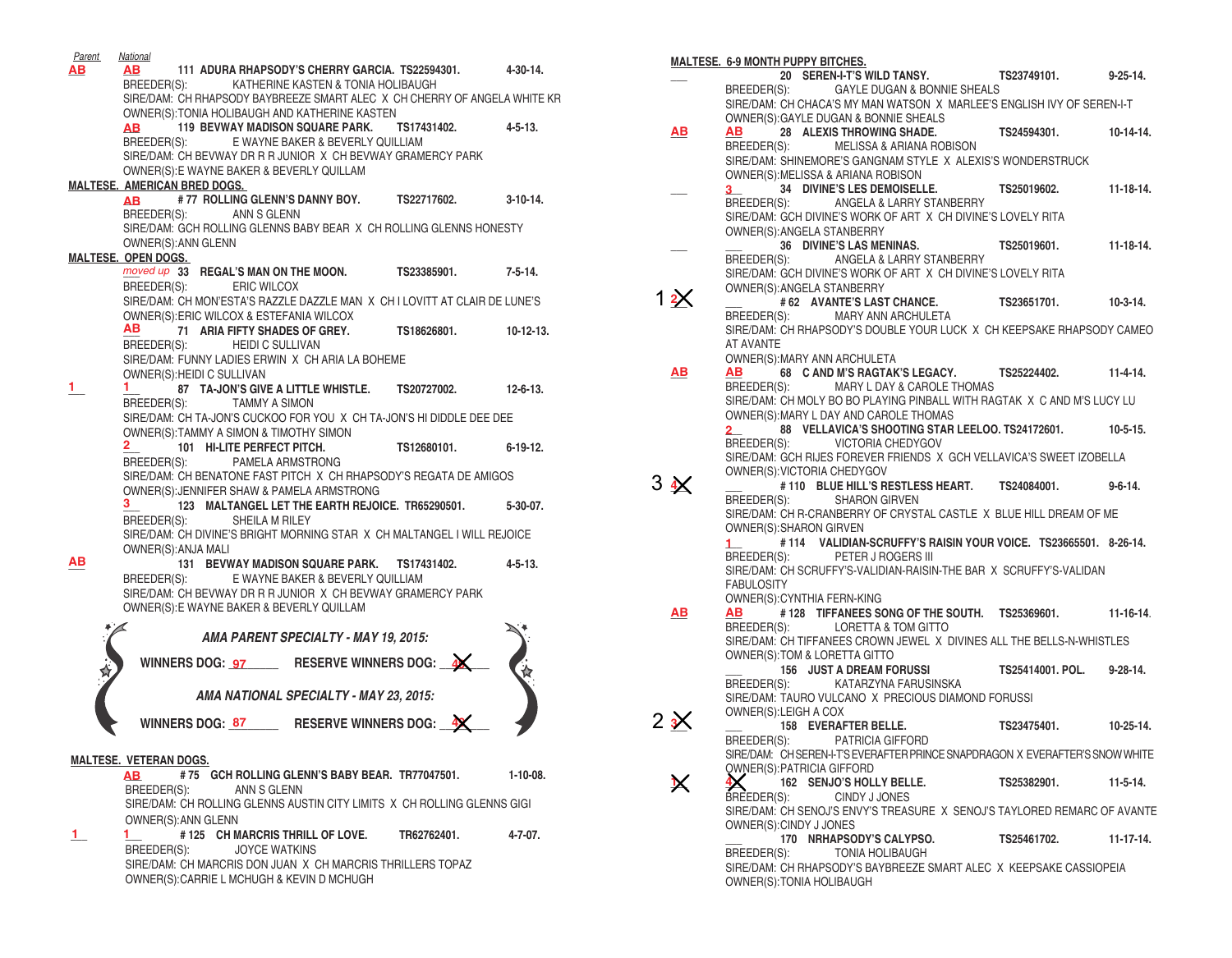|                                             | AВ                                                                              |  |  | 172 RHAPSODY CALLIOPE.                       |                                                          | TS25461701.                                                                                                                      | $11 - 17 - 14$ . |
|---------------------------------------------|---------------------------------------------------------------------------------|--|--|----------------------------------------------|----------------------------------------------------------|----------------------------------------------------------------------------------------------------------------------------------|------------------|
|                                             |                                                                                 |  |  | BREEDER(S): TONIA HOLIBAUGH                  |                                                          |                                                                                                                                  |                  |
|                                             | SIRE/DAM: CH RHAPSODY'S BAYBREEZE SMART ALEC X KEEPSAKE CASSIOPEIA              |  |  |                                              |                                                          |                                                                                                                                  |                  |
|                                             | OWNER(S): TONIA HOLIBAUGH                                                       |  |  |                                              |                                                          |                                                                                                                                  |                  |
|                                             |                                                                                 |  |  |                                              |                                                          | 174 DE-BY'S A STORM IS A BREWIN. TS24875501.                                                                                     | $11 - 10 - 14.$  |
|                                             |                                                                                 |  |  | BREEDER(S): DEBORAH HICKS                    |                                                          |                                                                                                                                  |                  |
|                                             |                                                                                 |  |  |                                              |                                                          | SIRE/DAM: CH DE-BY'S IT'S ALL ABOUT ME JACK X DE-BY'S KISS ME KATE                                                               |                  |
|                                             | OWNER(S): DEBORAH HICKS                                                         |  |  |                                              |                                                          |                                                                                                                                  |                  |
| <b>MALTESE. 9-12 MONTH PUPPY BITCHES.</b>   |                                                                                 |  |  |                                              |                                                          |                                                                                                                                  |                  |
| 2                                           |                                                                                 |  |  | 4 18 CHACA'S CAPE JASMINE.                   |                                                          | TS23681301.                                                                                                                      | 7-2-14.          |
|                                             |                                                                                 |  |  |                                              |                                                          | BREEDER(S): GAYLE DUGAN & CATHY BAILEY & BONNIE SHEALS<br>SIRE/DAM: GCH SEREN-I-T'S FORGET ME NOT X CHACA'S PUNKSTAR AT MALTANKO |                  |
|                                             |                                                                                 |  |  |                                              | OWNER(S): GAYLE DUGAN & CATHY BAILEY & BONNIE SHEALS     |                                                                                                                                  |                  |
|                                             |                                                                                 |  |  |                                              |                                                          | 26 SHOE'S ARIA STORY OF SISTERHOOD DOLL.TS22909201.                                                                              | $6 - 24 - 14$ .  |
|                                             | BREEDER(S):                                                                     |  |  | CHERYL D. SHOEMAKER                          |                                                          |                                                                                                                                  |                  |
|                                             |                                                                                 |  |  |                                              |                                                          | SIRE/DAM: CH FUNNY STORY OF SNOW COUNTRY KR X SHOE'S DROPPED ME TO MY                                                            |                  |
|                                             | KNEES DOLL                                                                      |  |  |                                              |                                                          |                                                                                                                                  |                  |
|                                             |                                                                                 |  |  | OWNER(S): CHERYL D SHOEMAKER                 |                                                          |                                                                                                                                  |                  |
|                                             |                                                                                 |  |  | 3 46 GRACE M.AZING.                          |                                                          | TS23118201.                                                                                                                      | 8-12-14.         |
|                                             |                                                                                 |  |  | BREEDER(S): DEBORAH RAY                      |                                                          |                                                                                                                                  |                  |
|                                             |                                                                                 |  |  |                                              |                                                          | SIRE/DAM: CH DIVINE'S BIG TALKIN' MAN X CH GRACE FOREVER YOURS                                                                   |                  |
|                                             | OWNER(S): DEBORAH RAY                                                           |  |  |                                              |                                                          |                                                                                                                                  |                  |
| 1.                                          |                                                                                 |  |  |                                              |                                                          | 1 # 64 BAYBREEZE LIVI'N A CHERUBS LIFE. TS22756706.                                                                              | $5 - 25 - 14$ .  |
|                                             | BREEDER(S):                                                                     |  |  | JANE MARTENSON                               |                                                          |                                                                                                                                  |                  |
|                                             |                                                                                 |  |  |                                              |                                                          | SIRE/DAM: WHITECLIFF LIVIN' ON A PRAYER X CHERUB'S MAR A LAGO                                                                    |                  |
|                                             |                                                                                 |  |  | OWNER(S): MARY ANN ARCHULETA & RON STONKE    |                                                          |                                                                                                                                  |                  |
|                                             | AВ                                                                              |  |  | 106 ARIA EDGE OF GLORY.                      |                                                          | TS23684801.                                                                                                                      | $6 - 21 - 14$ .  |
|                                             | BREEDER(S):                                                                     |  |  | HEIDI C SULLIVAN                             |                                                          |                                                                                                                                  |                  |
|                                             |                                                                                 |  |  |                                              | SIRE/DAM: CH ARIA RAZOR SHARP X CH FUNNY LADIES ROSABEL  |                                                                                                                                  |                  |
|                                             | OWNER(S): HEIDI C SULLIVAN                                                      |  |  |                                              |                                                          |                                                                                                                                  |                  |
| AВ                                          | $\overline{\mathbf{2}}$ and $\overline{\mathbf{2}}$ and $\overline{\mathbf{2}}$ |  |  |                                              |                                                          | 166 RHAPSODY ADURA'S HAPPY DAZED AND CONFUSED.                                                                                   |                  |
|                                             |                                                                                 |  |  |                                              |                                                          | TS22077301.                                                                                                                      | 6-11-14.         |
|                                             |                                                                                 |  |  |                                              |                                                          | BREEDER(S): ADRIANE STOLLER, TONIA HOLIBAUGH & KATHERINE KASTEN                                                                  |                  |
|                                             |                                                                                 |  |  |                                              |                                                          | SIRE/DAM: CH RHAPSODY VERANDA THRILLED HAPPY X CH MON'ESTA'S GLORY DAZE                                                          |                  |
|                                             |                                                                                 |  |  | OWNER(S): TONIA HOLIBAUGH & KATHERINE KASTEN |                                                          |                                                                                                                                  |                  |
| <b>MALTESE. 12-15 MONTH JUNIOR BITCHES.</b> |                                                                                 |  |  | 12 MERRI-LOTUS BLOSSOM.                      |                                                          | TS21707202.                                                                                                                      | $5 - 11 - 14$ .  |
|                                             | 1                                                                               |  |  | BREEDER(S): DAVID FITZPATRICK                |                                                          |                                                                                                                                  |                  |
|                                             |                                                                                 |  |  |                                              | SIRE/DAM: CH SHANLYN'S SIMPLY SMOOCHABLE X MERRI TWITTER |                                                                                                                                  |                  |
|                                             | OWNER(S): HELENE REZEK                                                          |  |  |                                              |                                                          |                                                                                                                                  |                  |
| 4                                           | 2                                                                               |  |  | 44 DIVINE'S REGAL DESIGN.                    |                                                          | TS21930301.                                                                                                                      | $3 - 25 - 14$ .  |
|                                             | BREEDER(S):                                                                     |  |  |                                              | ANGELA STANBERRY & LARRY STANBERRY                       |                                                                                                                                  |                  |
|                                             |                                                                                 |  |  |                                              |                                                          | SIRE/DAM: CH LAUREAL'S DIVINE DESIGN X CH DIVINE'S LOVELY RITA                                                                   |                  |
|                                             |                                                                                 |  |  | OWNER(S): ERIC WILCOX & ANGELA STANBERRY     |                                                          |                                                                                                                                  |                  |
| $\overline{\mathbf{3}}$                     |                                                                                 |  |  | 80 DELCOST HIGH FASHION.                     |                                                          | AR02593201. UK.                                                                                                                  | $3-14-14$ .      |
|                                             |                                                                                 |  |  | BREEDER(S): MS. CHRISTINA GILLIES            |                                                          |                                                                                                                                  |                  |
|                                             |                                                                                 |  |  |                                              |                                                          | SIRE/DAM: CH DELCOST MARC BY DESIGN X MALTANGEL HEAVENLY HOST FOR                                                                |                  |
|                                             | DELCOST                                                                         |  |  |                                              |                                                          |                                                                                                                                  |                  |
|                                             |                                                                                 |  |  | OWNER(S):MS CHRISTINA GILLIES                |                                                          |                                                                                                                                  |                  |
| $\overline{2}$                              |                                                                                 |  |  |                                              |                                                          | 84 PORTRAIT MEL-CHI ODESSA PEARL LUSTER OF L'MAGE.                                                                               |                  |
|                                             |                                                                                 |  |  |                                              |                                                          | TS22507001.                                                                                                                      | $3 - 15 - 14$ .  |
|                                             |                                                                                 |  |  | BREEDER(S): SUSAN WOLAN                      |                                                          |                                                                                                                                  |                  |
|                                             |                                                                                 |  |  |                                              |                                                          | SIRE/DAM: L'MAGES ROBERT SON OF GOYAHKLA X PORTRAITS TWILIGHT AT L'MAGE                                                          |                  |
|                                             | OWNER(S): MELODY GREEN                                                          |  |  |                                              |                                                          |                                                                                                                                  |                  |
| 1                                           | $3^{\circ}$                                                                     |  |  | <b>144 ANGELS FAIRY DUST.</b>                |                                                          | TS22397001.                                                                                                                      | 4-24-14.         |
|                                             | BREEDER(S):                                                                     |  |  | <b>BONNIE PALMER</b>                         |                                                          |                                                                                                                                  |                  |
|                                             |                                                                                 |  |  |                                              | SIRE/DAM: ANGELS JOJO'S GOGH GOGH X ANGELS FAIRY TAIL    |                                                                                                                                  |                  |
|                                             | OWNER(S): BONNIE PALMER                                                         |  |  |                                              |                                                          |                                                                                                                                  |                  |

| <b>AB</b>        | 148 DIVINE'S A PIP BY DESIGN. TS21930801. 4-2-14.<br>4                                                  |                     |                  |
|------------------|---------------------------------------------------------------------------------------------------------|---------------------|------------------|
|                  | BREEDER(S): LARRY & ANGELA STANBERRY                                                                    |                     |                  |
|                  | SIRE/DAM: CH LAUREAL'S DIVINE DESIGN X CH DIVINE'S FLIPANT REMARC                                       |                     |                  |
|                  | OWNER(S): ANGELA & LARRY STANBERRY<br><b>MALTESE. 15-18 MONTH JUNIOR BITCHES.</b>                       |                     |                  |
| $\mathbf{2}_{-}$ | #6 TNT'S SPEAK EASY.<br>$\overline{2}$ and $\overline{2}$                                               | TS21275002.         | $2 - 14 - 14$    |
|                  | BREEDER(S): THERESA MEYER & THOMAS MEYER                                                                |                     |                  |
|                  | SIRE/DAM: CH TNT'S GOOD NEWS IN MARK X TNT'S GEORGIA ON MY MIND                                         |                     |                  |
|                  | OWNER(S): THERESA MEYER & THOMAS MEYER                                                                  |                     |                  |
| $\perp$          | #152 ADURA'S CANDY SHOPPE.<br>1 <sup>1</sup>                                                            | TS19772302.         | $12 - 10 - 13$ . |
|                  | KATHERINE KASTEN<br>BREEDER(S):<br>SIRE/DAM: CH CHAMOILLE OF ANGELA WHITE X KR-ADURA'S STICKY AND SWEET |                     |                  |
|                  | OWNER(S): DION & JOANN RAUSCH & TONIA HOLIBAUGH                                                         |                     |                  |
| <u>АВ</u>        | 154 BAYBREEZE MAKING MY MOVE. TS20476201. 12-16-13.<br><b>AB</b>                                        |                     |                  |
|                  | <b>RON STONKE</b><br>BREEDER(S):                                                                        |                     |                  |
|                  | SIRE/DAM: CH DELCOST ARMANI BY DESIGN X RHAPSODY SMART MOVE                                             |                     |                  |
|                  | OWNER(S): SHERI ALQUIST                                                                                 |                     |                  |
|                  | <b>MALTESE. BRED BY EXHIBITOR BITCHES.</b><br>22 SEREN-I-T'S WILD TANSY. TS23749101. 9-25-14.           |                     |                  |
|                  | 4<br><b>GAYLE DUGAN &amp; BONNIE SHEALS</b><br>BREEDER(S):                                              |                     |                  |
|                  | SIRE/DAM: CH CHACA'S MY MAN WATSON X MARLEE'S ENGLISH IVY OF SEREN-I-T                                  |                     |                  |
|                  | OWNER(S): GAYLE DUGAN & BONNIE SHEALS                                                                   |                     |                  |
| 1.               | 48 GRACE MEMOIRS OF A GEISHA. TS20380901. 12-11-13.<br>$\mathbf{2}$                                     |                     |                  |
|                  | ANGELA STANBERRY & DEBORAH RAY<br>BREEDER(S):                                                           |                     |                  |
|                  | SIRE/DAM: CH DIVINE'S CLASSIC MELODY MAKER X PERLEBLANCHE IT'S ALL ABOUT ME                             |                     |                  |
|                  | OWNER(S): DEBORAH RAY<br># 56 CLOUDCLAN STARLIGHT SERENADE. TS21903101.                                 |                     | $5 - 21 - 14$ .  |
| 3.               | BREEDER(S): CARINA J ROCK & ANDREA J ROCK                                                               |                     |                  |
|                  | SIRE/DAM: GCH BELLARATA'S CAPTAIN AMERICA X GCH CLOUDCLAN CASCADING                                     |                     |                  |
|                  | CHERRY BLOSSOMS RE CGC                                                                                  |                     |                  |
|                  | OWNER(S): CARINA J ROCK & ANDREA J ROCK                                                                 |                     |                  |
|                  | #70 BELLARATA MALTANGEL HEAVEN SENT. TS19396801. 10-10-13.<br><b>AB</b>                                 |                     |                  |
|                  | BREEDER(S):<br>STACY NAGATANI & MARINA NAGATANI                                                         |                     |                  |
|                  | SIRE/DAM: GCH MILLION DOLLAR QUESTION OF MARQUESS X GCH BELLARATA'S GLEE<br>BY DESIGN                   |                     |                  |
|                  | OWNER(S): SHEILA RILEY & STACY NAGATANI & MARINA NAGATANI                                               |                     |                  |
|                  | # 76 C AND M'S FANCY NIGHTS.                                                                            | TS20145001. 1-1-14. |                  |
|                  | CAROLE THOMAS & MARY L DAY<br>BREEDER(S):                                                               |                     |                  |
|                  | SIRE/DAM: CH MISTWOOD'S KING OF BLING X C AND M'S CHANELL'S LOLITA                                      |                     |                  |
|                  | OWNER(S): CAROLE THOMAS & MARY L DAY                                                                    |                     |                  |
| <u>AB</u>        | #98 BELLARATA MALTANGEL HEAVEN SENT. TS19396801.<br>STACY NAGATANI & MARINA NAGATANI<br>BREEDER(S):     |                     | $10-10-13.$      |
|                  | SIRE/DAM: GCH MILLION DOLLAR QUESTION OF MARQUESS X GCH BELLARATA'S GLEE                                |                     |                  |
|                  | BY DESIGN                                                                                               |                     |                  |
|                  | OWNER(S): STACY & MARINA NAGATANI & SHEILA RILEY                                                        |                     |                  |
|                  | #116 ESCTASY'S STARLIGHT ILLUMINATION. TS21315101. 3-4-14.<br>$3-$                                      |                     |                  |
|                  | CYNTHIA FERN-KING & ASHLEY KING<br>BREEDER(S):                                                          |                     |                  |
|                  | SIRE/DAM: GCH CLOUDCLAN THE HUNTSMAN IN ECSTASY X CH BENNETT'S ECSTACY'S<br>ILLUMINATION                |                     |                  |
|                  | OWNER(S): CYNTHIA FERN-KING & ASHLEY KING                                                               |                     |                  |
|                  | AB<br>126 TA-JON'S I'M WALKIN' ON SUNSHINE. TS23061801.                                                 |                     | 5-19-14.         |
|                  | TAMMY A SIMON<br>BREEDER(S):                                                                            |                     |                  |
|                  | SIRE/DAM: CH TA-JON'S THOSE SILLY GAMES X CH TA-JON'S SUNNY SIDE UP                                     |                     |                  |
|                  | OWNER(S): TAMMY A SIMON                                                                                 |                     |                  |
| 4                | 132 STELLA'S ELEGANT MOMENT. TS22179301.<br>BREEDER(S):<br>RACHAEL KENT                                 |                     | $1 - 24 - 14$ .  |
|                  | SIRE/DAM: CH JONORS LOVE GUNMA JP I'M DIVINE X CH DIVINE'S ELEGANCE BY DESIGN                           |                     |                  |
|                  | OWNER(S): RACHAEL KENT                                                                                  |                     |                  |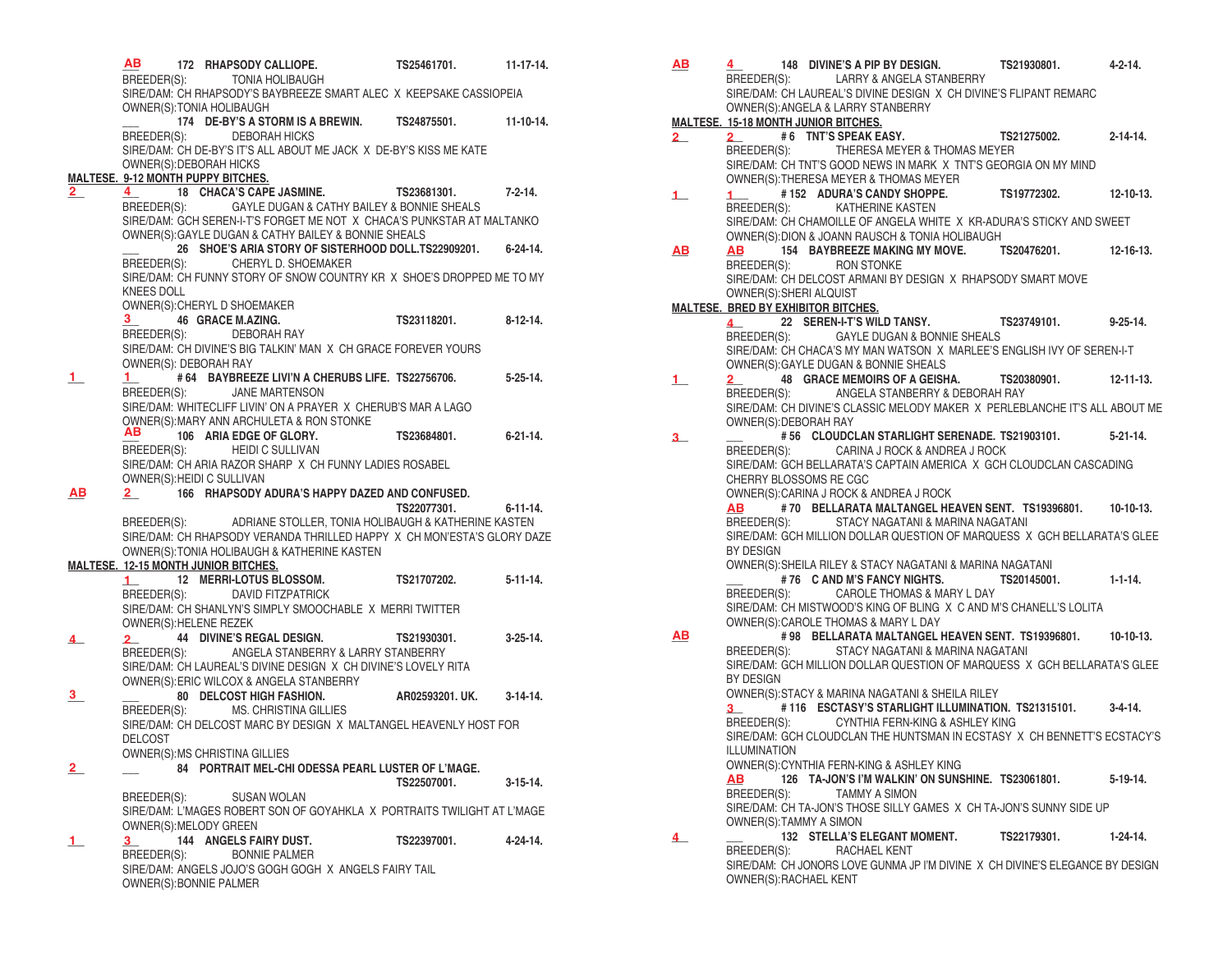**\_\_\_ \_\_\_ 140 CHACA'S ZSAZSA FOR RE-AL. TS22301502. 4-13-14.**  BREEDER(S): SIRE/DAM: CH NAYSMITH ELECTRIQUE SLIDE X CH CHACA'S DRAMA DRIVEN DEE DEE OWNER(S):CATHY BAILEY **\_\_\_ 142 MARTIN'S KABOOM'S BUTTERBEAN BEAR.TS15257102. 9-7-12.** BREEDER(S): DARYL MARTIN SIRE/DAM: CH MARTIN'S DEMI'S HUGGY BEAR PUFF X MARTIN'S SAZERAC KABOOM PUFF  $OWNER(S):DARYL$  MARTIN **\_\_\_ \_\_\_ 164 SENJO'S ALMOST ROYAL, PIPPA. TS19369401. 10-5-13.** BREEDER(S): CINDY J JONES SIRE/DAM: CH SENOJ'S ENVY'S TREASURE X SENOJ'S TAYLORED REMARC OF AVANTE OWNER(S):CINDY J JONES **\_\_\_ 182 SPUNSILK GIRLS JUST WANNA HAVE FUN TOO!. TS18238602.8-17-13. JEANNE RINEY** SIRE/DAM: CH TA-JON'S BUSY BEING BAD X CH SHOWTIME PAULA IN PINK SPUNSILK OWNER(S):JEANNE RINEY **MALTESE. AMERICAN BRED BITCHES. \_\_\_ # 14 VILLA MALTAS MY WILD IRISH ROSE. TS20254701. 1-20-14.** BREEDER(S): GAIL WALLIS HAUGE & DEBBIE PALMIERI SIRE/DAM: CH VILLA MALTAS PIRATE OF THE CARIBBEAN X SERENDIPITY SCARLET OF VILLA MALTA OWNER(S):JO ANN SLATE & DEBBIE PALMIERI **\_\_\_ # 52 SHIRLINS LIBERTY BELLE. TS12252702. 7-7-12.** BREEDER(S): SHIRLEY WHITE SIRE/DAM: CANDLEWYCK COLONIAL STAR X SHIRLINS TABITHA OWNER(S):SHIRLEY WHITE DANGERFIELD **\_\_\_ \_\_\_ # 90 DIAMONDS ARE FOREVER OF L'MAGE. TS21746202. 3-15-14.** BREEDER(S): SUSAN WOLAN SIRE/DAM: CH L'MAGE ROMANTIC ENDEAVOR X PORTRAITS TWILIGHT AT L'MAGE OWNER(S):MELODY GREEN **\_\_\_ 124 VALLETTA'S WHAT FAITH CAN DO. TS21119001. 10-7-13.** BREEDER(S): SIRE/DAM: CH TA-JON'S TOP OF THE MORNING TO YOU X TA-JON'S GIRLS JUST WANNA HAVE FUN OWNER(S):JIM HUNTER **MALTESE. OPEN BITCHES. \_\_\_ \_\_\_ 16 SEREN-I-T'S SERENDIPITY DARLIN DAFFODIL. TS19445703. 10-14-13.**  BREEDER(S): LYNDA TAZAR & GAIL VALLIS HAGUE & DEVON WALLIS HAGUE DVM SIRE/DAM: CH NAYSMITH ELECTRIQUE SLIDE X CHACA'S ANTE UP OWNER(S):BONNIE SHEALS & GAYLE DUGAN<br>1 38 FOUR HALLS LOOK AT **\_\_\_ \_\_\_ 38 FOUR HALLS LOOK AT ME. TS23025701. CAN. 1-6-14.** BREEDER(S): VICKI FIERHELLER SIRE/DAM: FOUR HALLS HE'S GOT THE LOOK X CH FOUR HALLS COOKIES N CREAM OWNER(S):VICKI FIERHELLER **\_\_\_ \_\_\_ 42 DIVINE'S CLASSIC COUNTRY. TS22516601. 12-29-13.** BREEDER(S): ANGELA STANBERRY SIRE/DAM: CH DIVINE'S CLASSIC MELODY MAKER X PRISCILLA OF SNOW COUNTRY OWNER(S):ANGELA STANBERRY **\_\_\_ 82 RIVERVIEW'S SWEET AS HONEY OF STELKIA. TS12868902. 8-8-12.** MRS. LEAH O'MCLAUGHLIN SIRE/DAM: CH MARCRIS SMARTY PANTS X CH RIVERVIEW'S MISS STERLING SILVER OWNER(S): MICHELE L DAVIS & LEAH O MCLAUGHLIN<br>94 BOYA OF ANGELA WHITE. **\_\_\_ 94 BOYA OF ANGELA WHITE. TS24972801.S.KOREA 08-25-13.** BREEDER(S): SO-HYANG KIM SIRE/DAM: BELLVO OF ANGELA WHITE X BONITA OF ANGELA WHITE OWNER(S):ZHAOYANG WANG & KAREN CONTI **AB AB 2 1 AB 1 AB 1 3 2 1 4 3 1 2 3 AB**

**\_\_\_ 96 ARIA HAPPILY EVER AFTER STORY. TS18942101. 6-28-13.** BREEDER(S): HEIDI C SULLIVAN SIRE/DAM: CH FUNNY STORY OF SNOW COUNTRY KR X CH ARIA FLOWER FIELDS OWNER(S):MICHLELE DAVIS & HEIDI SULLIVAN **\_\_\_ 108 ARIA SPAWTLIGHT ON TRUE BEAUTY. TS19010601. 10-09-13.** BREEDER(S): HEIDI C SULLIVAN **AB AB**

SIRE/DAM: GCH TA-JON'S PAWSITIVELY PAWPARAZZI X CH FUNNY LADIES ROSABEL OWNER(S):HEIDI C SULLIVAN

**\_\_\_ \_\_\_ 130 TA-JON'S TEASE ME WITH SUGAR. TR96266201. 3-18-10.** TAMMY A SIMON & JOHN W SIMON JR SIRE/DAM: CH TA-JON'S PAWSITIVELY SILLY X CH TA-JON'S GIMME SOME SUGAR OWNER(S):DIANA EGNOR & TAMMY SIMON **AB 2**



#### **MALTESE. VETERAN BITCHES.**

**\_\_\_ \_\_\_ # 176 CH MARCRIS PHANTASY'S MISTY. TR07463201. 1-1-03.**  BREEDER(S): JOYCE WATKINS SIRE/DAM: CH PASHES DREAM PHANTASY X CH MARCRIS DIVINE RISQUES' SUNSTAR OWNER(S):CARRIE L MCHUGH

## **BEST OF BREED**

#### *DOGS:*

**1 1**

|           |                                 | #5 GCH CH RIJES FOREVER FRIENDS. TS18891701. 9-2-13.                         |         |
|-----------|---------------------------------|------------------------------------------------------------------------------|---------|
|           |                                 | BREEDER(S): JEANNE HALEY & BARBARA DWELLY.                                   |         |
|           |                                 | SIRE/DAM: CH CHAPAU N' RIJES FRIENDSHIP OF THE RING X CH RIJES RAMBLING ROSE |         |
|           |                                 | OWNER(S): JEANNE HALEY & BARBARA DWELLY                                      |         |
|           |                                 | 7 GCH SANDS RS MORE THAN A CRUSH. TS13381501. 6-13-12.                       |         |
|           | BREEDER(S): AMY PREUETT         |                                                                              |         |
|           |                                 | SIRE/DAM: CH SANDS SNOW DOUBT X CH SANDS CALIFONRIA GOLD RUSH                |         |
|           |                                 | OWNER(S): JAMES E. RAY & AMY PREUETT                                         |         |
|           |                                 | 19 CH ALEXIS'S I LOVE YOU I KNOW. TS21833103.                                | 4-9-14. |
|           | BREEDER(S):                     | <b>MELISSA &amp; TIM ROBISON</b>                                             |         |
|           |                                 | SIRE/DAM: SHINEMORE'S GANGNAM STYLE X SHINEMORE'S DISTRACTION                |         |
|           | OWNER(S): MELISSA & TIM ROBISON |                                                                              |         |
|           |                                 | 21 GCH DIVINE'S LET EM TALK ABOUT ME. TS18884101. 5-19-13.                   |         |
|           |                                 | BREEDER(S): ANGELA & LARRY STANBERRY                                         |         |
|           |                                 | SIRE/DAM: CH TWINKLE WHITE STAR'S MAGIC LOVE X CH DIVINE'S FLIPPANT REMARC   |         |
|           |                                 | OWNER(S): ANGELA STANBERRY & STACY NEWTON                                    |         |
| <u>АВ</u> |                                 | AB 25 CH TA-JON'S SINFULLY DELICIOUS. TS14653302. 8-15-12.                   |         |
|           | BREEDER(S): TAMMY SIMON         |                                                                              |         |
|           |                                 | SIRE/DAM: CH TA JON'S SUGAR SMACK X CH TA JONS MAGICALLY DELICIOUS.          |         |

OWNER(S):TAMMY SIMON & TIMOTHY LEHMAN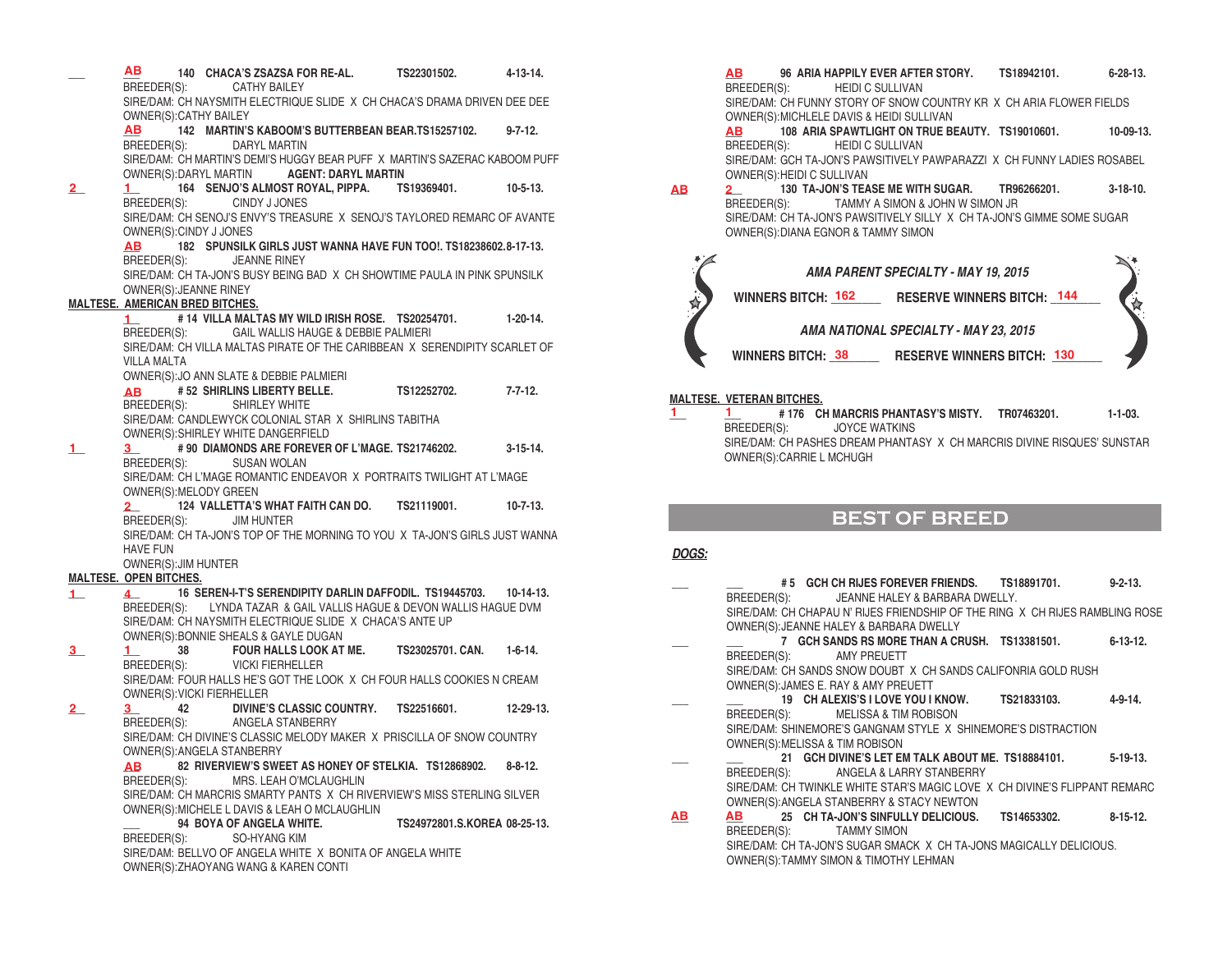**\_\_\_ # 29 GCH CH DONRYN PASSION FOR FASHION. TS19829701. 8-26-13.** BREEDER(S): KATHRYN D LA ROSA & DON J LA ROSA SIRE/DAM: CH DONRYN THIEF OF HEARTS X GCH CH MALTANGEL HEAVEN SENT FOR DONRYN OWNER(S):KATHRYN D LAROSA & DON J LAROSA **\_\_\_ # 57 V CH HI-LITE IRRESISTIBLE PITCH. TS17324801. 6-6-13.** BREEDER(S): PAMELA ARMSTRONG SIRE/DAM: CH BENATONE FAST PITCH X CH HI-LITE IRRESISTIBLE FEVER OWNER(S):PAMELA ARMSTRONG **\_\_\_ 63 GCH VELLAVICA'S FABULOUS DIOR. TS20064301. 9-23-13.** BREEDER(S): VICTORIA CHEDYGOV SIRE/DAM: GCH RICHELIEU'S VALENTINO X CH RICHELIEU TWIGGLES OF MODERNA OWNER(S):VICOTRIA CHEDYGOV **\_\_\_ \_\_\_ # 69 GCH CH SOUTHERN CHARMED'S RHETT BUTLER. TS16811301. 4-21-13.** BREEDER(S): CATHY BAILEY & DIAN LYNCH SIRE/DAM: CH NAYSMITH ELECRIQUE SLIDE X CHACA'S NOT YOUR MIDIS MUMMY OWNER(S):MONA MULLEN-WOLF **\_\_\_ # 73 GCH CLOUDCLAN'S THE HUNTSMAN IN ECSTASY. TS13547601. 9-28-12.** BREEDER(S): CARINA J ROCK & DEBORAH CLECKLEY SIRE/DAM: CH JACOB'S BEAU CADEAU DE AGNES X CH JACOB'S AIRIZONIA SUNSHINE OWNER(S):CYNTHIA FERN-KING & ASHLEY KING **\_\_\_ \_\_\_ 81 GCH RHAPSODY'S POKER FACE. TS14486201. 12-19-12.** TONIA HOLIBAUGH SIRE/DAM: CH RHAPSODY'S BAYBREEZE SMART ALEC X HEARTS FORTUNE COOKIE OWNER(S):KAREN MORRIS **\_\_\_ \_\_\_ 83 GCH LIMITED EDITION OF SNOW COUNTRY KR. TS17461901.S.KOR 10-17-12.** BREEDER(S): JI-IN SHIN SIRE/DAM: EGOIST OF HOLLYWOOD PARTY JP X LUV CALINE ETOILE OF OLIVE CROWN OWNER(S):KAREN MORRIS **\_\_\_ 85 CH TA-JON'S CUCKOO 4 YOUR LUV. TS19946801. 08-16-13**. BREEDER(S): TAMMY A SIMON SIRE/DAM: CH TA-JON'S CUCKOO FOR COCOA PUFFS X CH TA-JON'S SILLY LOVE SONG OWNER(S):TAMMY A SIMON **\_\_\_ 103 CH MARTIN'S HUGGY'S ROCKET BEAR PUFF. TS15257104. 9-7-12.** BREEDER(S): DARYL MARTIN SIRE/DAM: CH MARTIN'S DEMI'S HUGGY BEAR PUFF X MARTIN'S SAZERAC KABOOM PUFF OWNER(S):ROY AND JO-ANN KUSUMOTO & DARYL MARTIN **\_\_\_ # 107 CH RHAPSODY'S SMART REMARK. TR44937502. 9-18-05.** BREEDER(S): TONIA HOLIBAUGH SIRE/DAM: CH DIVINE'S MARC OF FRIENDSHIP X RHAPSODY'S CALAMITY JANE OWNER(S):ANJA MALI *BITCHES:* **\_\_\_\_ \_\_\_ # 8 CH C AND M'S RAINEY CALIFORNIA SPRING. TS16637002. 3-21-13.** BREEDER(S): MARY L. DAY & CAROLE THOMAS SIRE/DAM: CH C AND M'S CASINO ROYALE X C AND M'S LUCY LU OWNER(S):KENNON D. HUDSON & MARY L. DAY **\_\_\_ 32 CH UNFORGETTABLES MEMORY OF JOE TS10385101. 4-6-12.** BREEDER(S): EVA F GILLETTE SIRE/DAM: CH JAMIKS SPLASH OF SOUTHERN COMFORT X UNFORGETTABLES BIG STAR OWNER(S):JUDITH GEIGER **\_\_\_ # 54 GCH CLOUDCLAN MILLION DOLLAR SMILE. TS15046301. 11-27-12.** BREEDER(S): CARINA J ROCK & ANDREA J ROCK SIRE/DAM: GCH MILLION DOLLAR QUESTION OF MARQUESS X CH MALTANGEL CASCAD ING STARLIGHT RE CGC **AB AB**

**AB**

**AB**

OWNER(S):CARINA J ROCK & ANDREA J ROCK & MARINA NAGATANI

**\_\_\_ \_\_\_ # 72 CH FOXSTONE'S MIDNIGHT CONFESSIONS. TS20340401. 10-17-13.** BREEDER(S): SHARON A PEARSON SIRE/DAM: CH RHAPSODY MAN ABOUT TOWN X GCH FOXSTONE'S BEWITCHING COW GIRL OWNER(S):SHARON A PEARSON **\_\_\_ # 74 CH TA-JON'S LA TI DA. TS08501601. 10-30-11.**

BREEDER(S): TAMMY A SIMON SIRE/DAM: CH TA-JON'S CUCKOO FOR COCOA PUFFS X CH TA-JON'S SILLY LOVE SONG OWNER(S):CLIF DE RAITA & BRUCE MICHAEL & TAMMY SIMON

**\_\_\_ \_\_\_ # 118 GCH ROLLING GLENNS LITTLE MISS MUFFET. TS15354003. 10-14-12.** BREEDER(S): ANN S GLENN SIRE/DAM: GR CH ROLLING GLENNS BABY BEAR X CH ROLLING GLENNS HONESTY OWNER(S):ANN S GLENN **AB**

**\_\_\_ \_\_\_ 146 CH DIVINE'S MY EYES ADORE YOU. TS14980002. 8-15-12.** BREEDER(S): LARRY & ANGELA STANBERRY

SIRE/DAM: CH TWINKLE WHITE STAR'S MAGIC LOVE X CH DIVINE'S FLIPPANT REMARC OWNER(S):RACHAEL KENT

**\_\_\_ # 150 CH WIND RIVERS DOUBLE THE TROUBLE. TS18770401. 8-1-13.** BREEDER(S): KATHERINE KASTEN & PAULA BAILLY SIRE/DAM: CH RHAPSODY'S DOUBLE THE THRILLS X CH CHRISTINE DIOR OF ANGELA WHITE KR

OWNER(S):PAULA BAILLEY

**\_\_\_ 168 GCH EUPHORIA RHAPSODY LOCKED IN A TOWER. S14094501. 9-23-12.** BREEDER(S): JESSICA E. ANDERSON & TONIA HOLIBAUGH SIRE/DAM: CH EUPHORIA'S LESSONS LEARNED X RHAPSODY'S DAMSEL IN DISTRESS AT EUPHORIA OWNER(S):J ANDERSON T HOLIBAUGH, A STOLLER, K KASTEN, P BAILLY

\_\_\_ # 33 MOVE-UP (from Open Dog)

 $\geq$ **2015 PARENT SPECIALTY** *(sponsored by the Evergreen Maltise Club)*

**Tuesday, May 19**

**BEST OF BREED: \_\_\_\_\_\_\_ 5 81**

BEST OF WINNERS:  $\frac{97}{27}$  BEST OF WINNERS: <u>87</u>

**BEST OF OPPOSITE SEX** 

**SELECT DOG: \_\_\_\_\_\_\_\_ 7 7**

**SELECT BITCH: \_\_\_\_\_\_\_ 72 168**

**AWARDS OF MERIT:** 

 $\frac{21}{2}$ **BEST OWNER-HANDLED: 5 BEST BBE: 97 BEST PUPPY: 4 BEST VETERAN: \_\_\_\_\_\_ 176**

 $\rightarrow$ 

**2015 AMA National Specialty Saturday, May 23**

**TO BEST OF BREED: \_\_\_\_\_ 146 32 BEST OF BREED: 81 BEST OF WINNERS: 87 BEST OF OPPOSITE SEX TO BEST OF BREED: 32** SELECT DOG: 7 SELECT BITCH: **168 AWARDS OF MERIT:** 

**21 103 54 103 BEST**  OWNER-HANDLED: <u>5</u> OWNER-HANDLED: <u>5</u> **BEST BBE:** 97 **BEST VETERAN: 176**